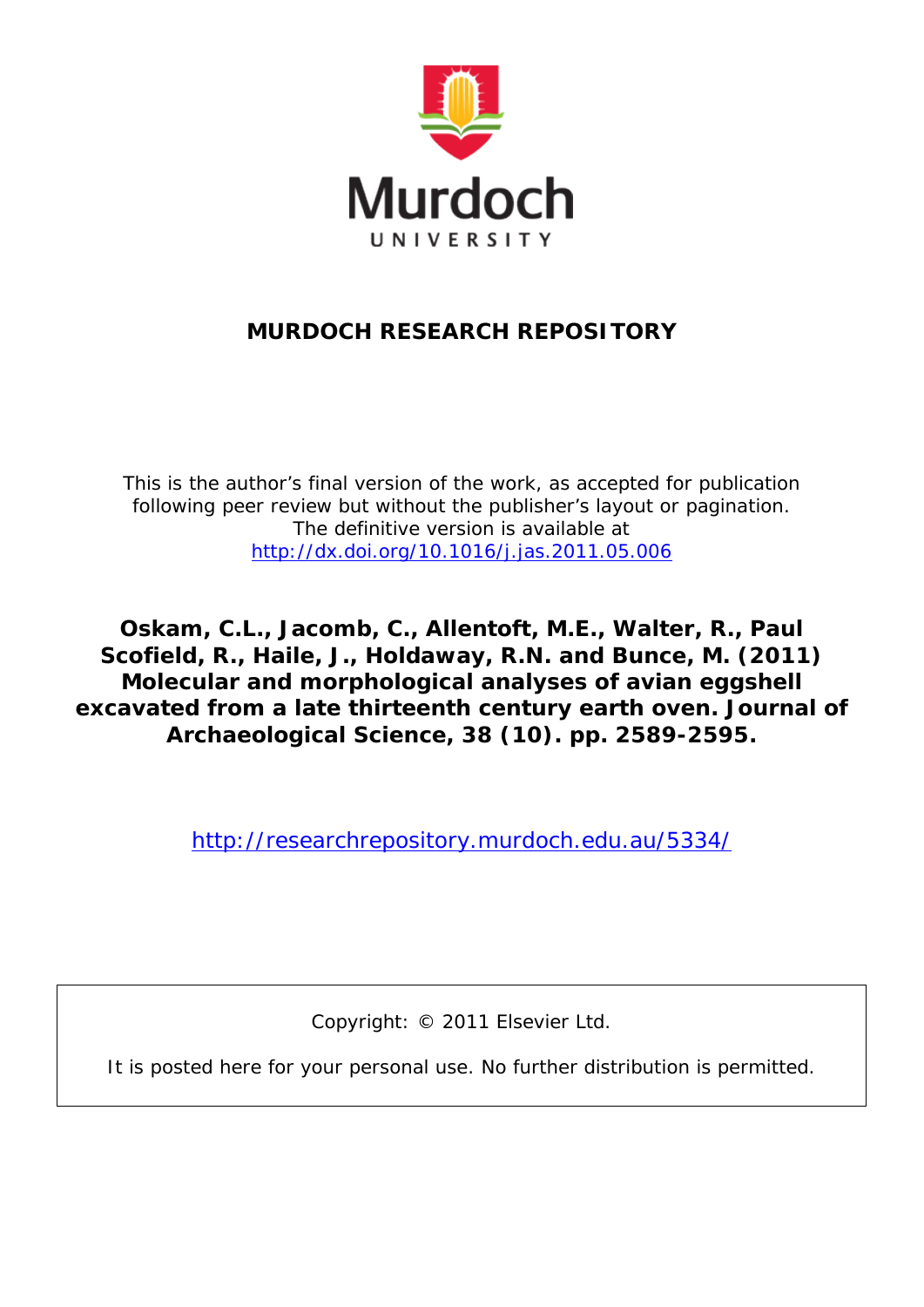# Accepted Manuscript

Title: Molecular and morphological analyses of avian eggshell excavated from a late thirteenth century earth oven

Authors: Charlotte L Oskam, Chris Jacomb, Morten E Allentoft, Richard Walter, R Paul Scofield, James Haile, Richard N Holdaway, Michael Bunce

PII: S0305-4403(11)00161-0

DOI: [10.1016/j.jas.2011.05.006](http://dx.doi.org/10.1016/j.jas.2011.05.006)

Reference: YJASC 2843

To appear in: Journal of Archaeological Science

Received Date: 13 November 2010

Revised Date: 12 May 2011

Accepted Date: 13 May 2011

Please cite this article as: Oskam, C.L., Jacomb, C., Allentoft, M.E., Walter, R., Scofield, P., Haile, J., Holdaway, R.N., Bunce, M. Molecular and morphological analyses of avian eggshell excavated from a late thirteenth century earth oven, Journal of Archaeological Science (2011), doi: 10.1016/ j.jas.2011.05.006

This is a PDF file of an unedited manuscript that has been accepted for publication. As a service to our customers we are providing this early version of the manuscript. The manuscript will undergo copyediting, typesetting, and review of the resulting proof before it is published in its final form. Please note that during the production process errors may be discovered which could affect the content, and all legal disclaimers that apply to the journal pertain.

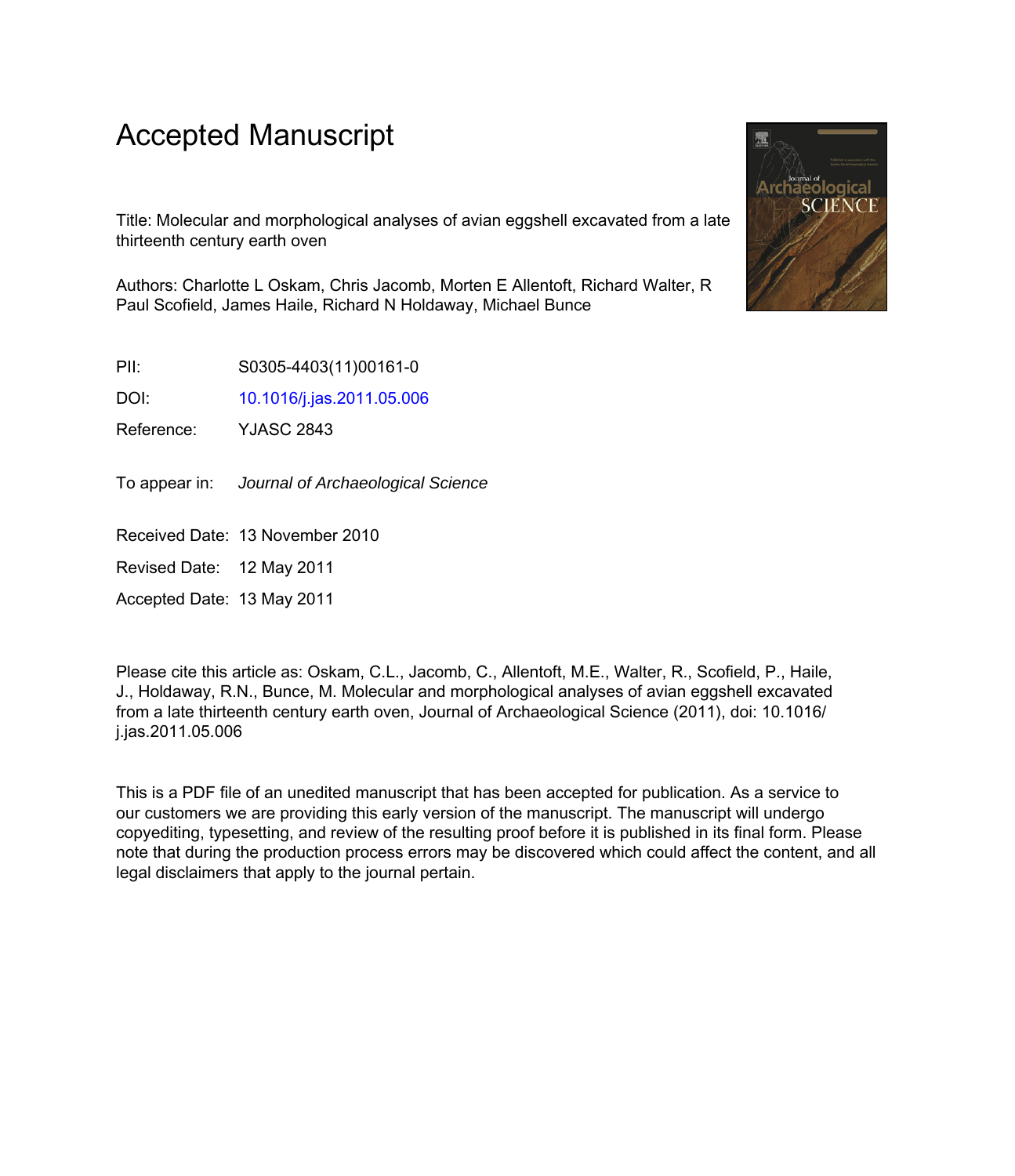**Molecular and morphological analyses of avian eggshell excavated from a late thirteenth century earth oven.** 

Charlotte L Oskam<sup>a</sup>, Chris Jacomb<sup>b</sup>, Morten E Allentoft<sup>a,d</sup>, Richard Walter<sup>b</sup>, R Paul Scofield<sup>c</sup>, James Haile<sup>a</sup>, Richard N Holdaway<sup>d</sup>, Michael Bunce<sup>a</sup>,\*.

<sup>a</sup> Ancient DNA Laboratory, School of Biological Sciences, Murdoch University,

Perth, WA 6150, Australia. c.oskam@murdoch.edu.au, morten.allentoft@gmail.com,

j.haile@murdoch.edu.au, m.bunce@murdoch.edu.au

<sup>b</sup> Southern Pacific Archaeological Research, Department of Anthropology, University of Otago, Dunedin 9054, New Zealand. chris.jacomb@otago.ac.nz,

richard.walter@otago.ac.nz

c Canterbury Museum, Rolleston Ave, Christchurch, New Zealand.

pscofield@canterburymuseum.com

<sup>d</sup> Palaecol Research Ltd, P.O. Box 16 569, Christchurch 8042, New Zealand and School of Biological Sciences, University of Canterbury Christchurch 8041, Private Bag 8400, New Zealand. turnagr@gmail.com

19 MA Laboratory, School of Biological Sciences, Murdoch University,<br>
WA 6150, Australia.c.oskam@murdoch.edu.au, morten.allentoft@gmail.com,<br>
murdoch.edu.au, m.bunce@murdoch.edu.au, morten.allentoft@gmail.com,<br>
20 murdich \*Dr Michael Bunce Ancient DNA Lab School of Biological Sciences and Biotechnology Murdoch University South Street Western Australia 6150 Australia

Em: M.Bunce@murdoch.edu.au Ph: +61 (08) 93607649 Mobile: 0406 998025 Fax: +61 (08) 9360 6303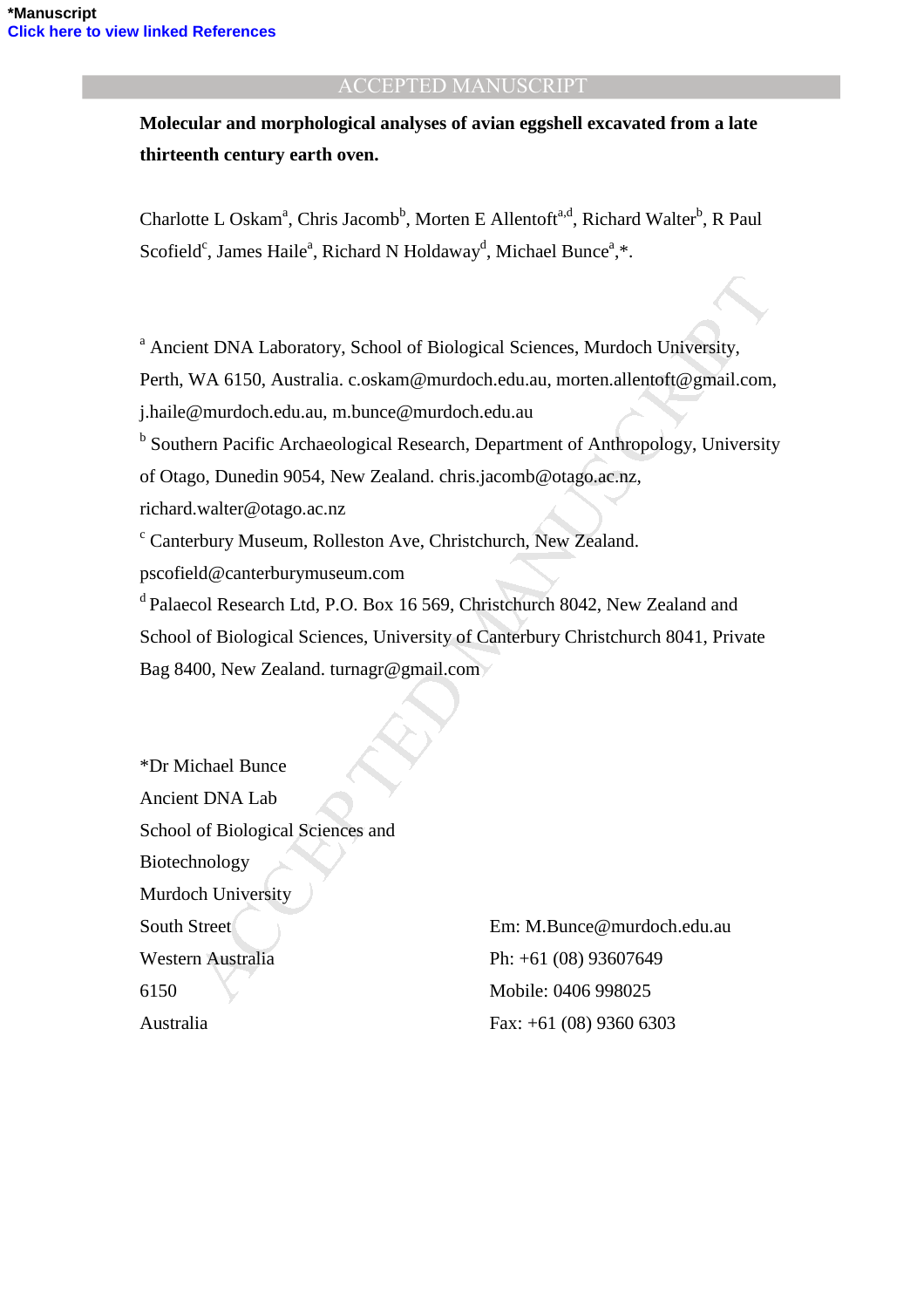#### **Abstract**

clear DNA signatures confirmed this oven feature contained fragments of at<br>
In moa eggs, representing three moa genera: *Eureus; Euryapteryx; Dinomis.* We<br>
strated through the genetic identification of 127 moa eggshell fr Using ancient DNA (aDNA) extracted from eggshell of the extinct moa (Aves: Dinornithiformes) we determined the species composition and number of eggs found in a late thirteenth century earth oven feature at Wairau Bar (South Island, New Zealand) – one of New Zealand's most significant archaeological sites. Mitochondrial and nuclear DNA signatures confirmed this oven feature contained fragments of at least 31 moa eggs, representing three moa genera: *Emeus*; *Euryapteryx*; *Dinornis*. We demonstrated through the genetic identification of 127 moa eggshell fragments that thickness is an unreliable character for species assignment. We also present a protocol for assessing the preservation likelihood of DNA in burnt eggshell. This is useful because eggshell fragments found in archaeological contexts have often been thermally modified, and heat significantly increases DNA fragmentation. Eggshell is widely used in radiocarbon dating and stable isotope research, this study showcases how aDNA can also add to our knowledge of eggshell in both archaeological and palaeoecological contexts.

**Keywords:** ancient DNA, fossil eggshell, moa, archaeology, midden

#### **1. Introduction**

Avian eggshell is often found in abundance in archaeological and palaeontological sites. This can be ascribed to the bioceramic calcium carbonate matrix (calcite, ~97 percent of mass) that can withstand diagenic changes. Eggshell also contains an organic component (~3 percent of mass) within the matrix; protected by the matrix, biomolecules, including DNA (Oskam *et al.* 2010) and amino acids (Johnson *et al.* 1997; Clarke *et al.* 2006) can be very well preserved and are resistant to microbial attack and diffusional loss (Miller *et al.* 1992; 1997). The refractory nature of eggshell has favoured its extensive use in geochronological studies (Higham 1994; Magee *et al.* 2008), as well as research in palaeoecology and palaeodiets by stable isotopic profiles (Miller *et al.* 2005; Emslie & Patterson 2007).

The extensive use of birds by early humans is apparent in many archaeological deposits, notably by the presence of bone and eggshell. Intact eggs can have cultural importance and are, together with other possessions and elaborate jewellery, sometimes found alongside human skeletal remains (Duff 1950; Dell & Falla 1972; Houghton 1975). Eggs are also an excellent source of nutrition (Sales *et al.* 1996).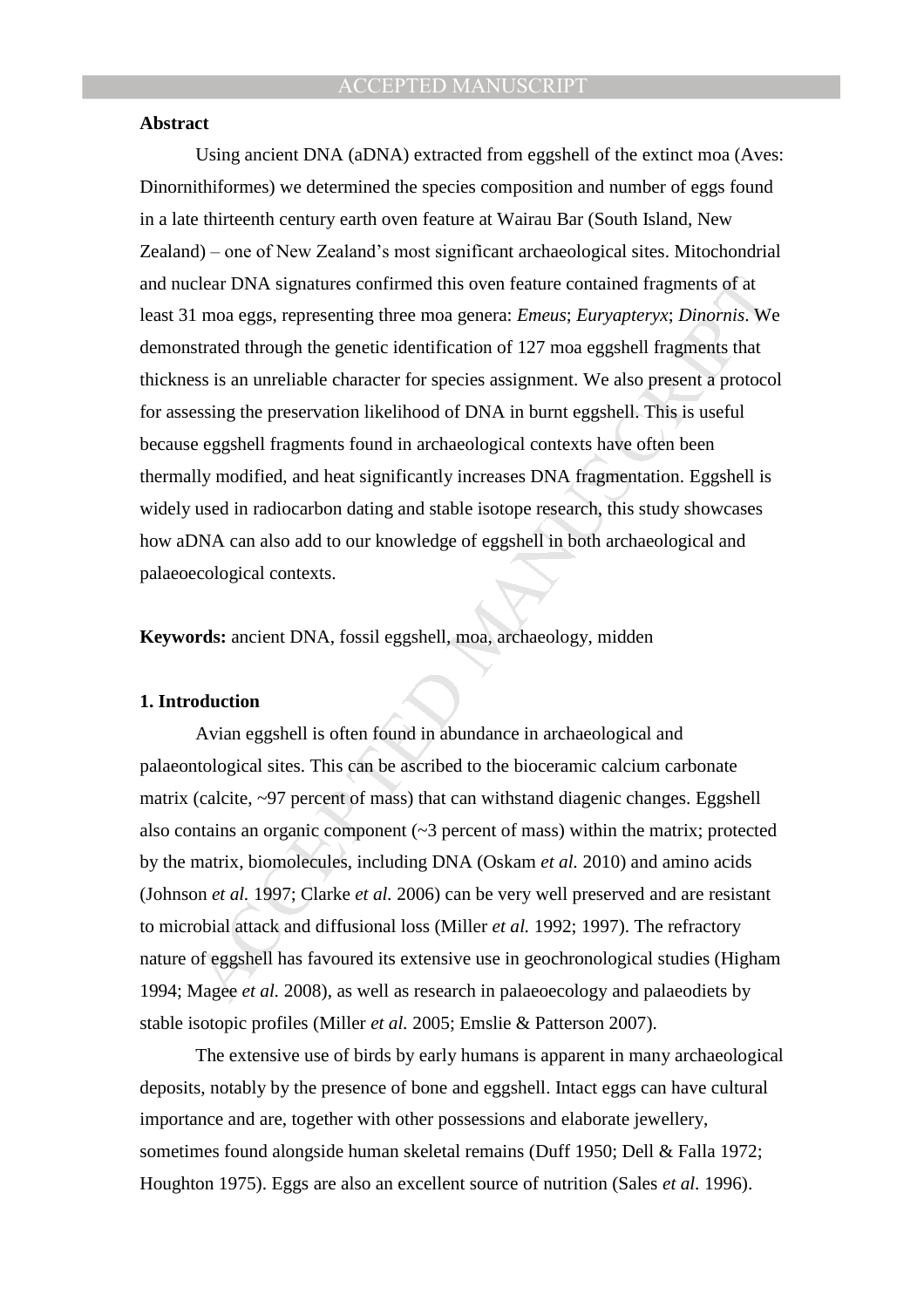Those of large birds, such as ratites, can contain the equivalent of a dozen or more chicken eggs. Eggs found in archaeological features, such as middens, have often been thermally modified, and show characteristic sooting or charring. This may result from either cooking whole eggs on the fire or, after consumption of the contents, when waste fragments were disposed of in the fire or embers (Clarke *et al.* 2007). The presence or absence of burned eggshell can allow archaeological sites to be distinguished from nesting sites, although post-depositional heating by subsequent natural or anthropogenic fire(s) in a natural site can also affect eggshell fragments (Anderson *et al.* 2005).

is even absence of burned eggshell can allow archaeological sites to be<br>
usished from nesting sites, although post-depositional heating by subsequent<br>
or anthropogenic fire(s) in a natural site can also affect eggshell fr Robust identification of eggshell fragments to species level is essential for accurate assessments of the historical use of birds and eggs, and for measuring faunal diversity in zooarchaeological assemblages. This is especially important if eggshell is to be used in archaeological or palaeontological studies analysing species-specific patterns, such as stable isotope signatures. Yet, because of the difficulties in obtaining a secure species identification, whole eggs or eggshell fragments collected from archaeological sites are most often generically labelled in museum collections as 'avian eggshell' (Scofield *et al.* 2003). Identification of eggshell fragments by rapid, economical methods, such as visual or microscopic examination or measurement, would be preferable but taphonomic processes, such as fading or disappearance of pigments (Keepax 1981), and morphological alteration of the shell induced by high temperatures (Clarke *et al.* 2007), often makes a visual identification of fossil eggshell impossible. Moreover, various factors, including dietary stress, age of the bird, environmental variables (Keepax 1981), uptake of calcium by the developing embryo (Reynolds 2010), taphonomy, and human interaction can also influence eggshell morphology and size, making it difficult to identify a fragment even to genus level.

The ability to assign a species to an egg or eggshell fragment is particularly relevant to our understanding of archaeological 'moa hunting' sites in New Zealand. New Zealand was one of the last major landmasses to become occupied by humans. Polynesians settled in New Zealand c.700 years ago (Anderson 1991) and exploited the megafauna of pinnipeds and giant birds as ready sources of protein and energy. Before humans arrived, the moa (Aves: Dinornithiformes) occupied habitats ranging from alpine fellfield to coastal shrublands (Worthy & Holdaway 2002) but within about a century, all taxa of moa were extinct as a result of human hunting and habitat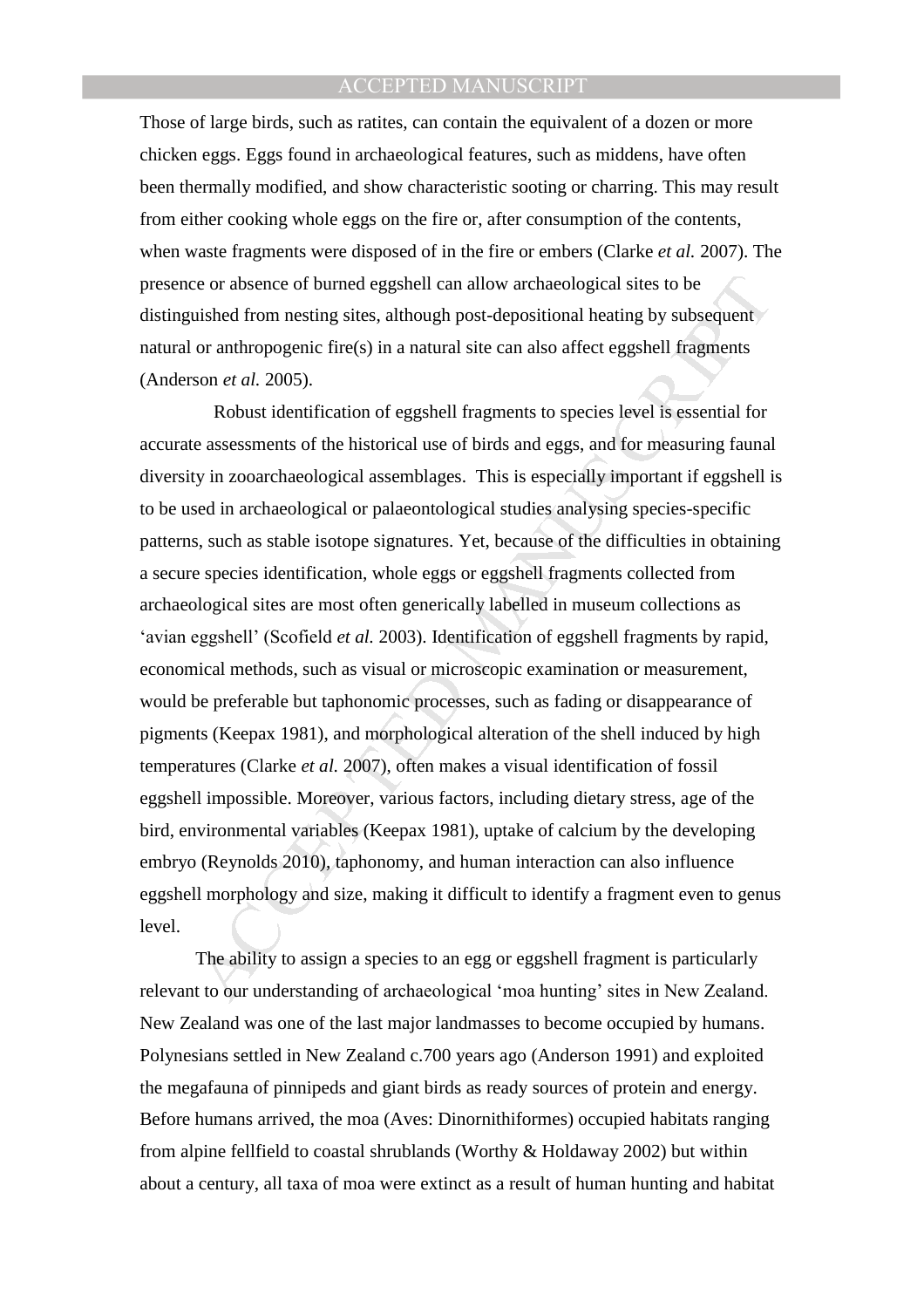destruction (Holdaway & Jacomb 2000) (Fig. 1). Archaeological evidence indicates that the New Zealand Polynesians cooked moa in large earth ovens.

 The potential of archaeological sites to contain eggshell of any of the six, often sympatric, genera of moa (Bunce *et al.* 2009) found together with the remains of other large birds (kiwi, rails and seabirds) makes the species identification of eggshell even more difficult in New Zealand than elsewhere. It has previously been suggested that some eggshell morphological characteristics are diagnostic of moa genera (Gill 2000; Gill 2007; Gill 2010). Using recently developed ancient DNA techniques (Oskam *et al.* 2010), morphological identifications, primarily eggshell thickness, can now be directly tested for fidelity.

ion difficult in New Zealand than elsewhere. It has previously been suggested<br>me eggshell morphological characteristics are diagnostic of moa genera (Gill<br>7iil 2007; Gill 2010). Using recently developed ancient DNA techniq There are three aims of our research: (I) to investigate DNA preservation and morphological changes in thermally-modified eggshell obtained from an archaeological oven feature, (II) to determine whether or not eggshell morphology is a reliable indicator of species identity in moa as opposed to more expensive and timeconsuming molecular techniques, and (III) to illustrate how eggshell palaeogenetics can be used to interpret zooarchaeological assemblages. Our research focuses on a single site, Wairau Bar, one of New Zealand's oldest and most scientifically and culturally significant archaeological sites, dated to the late thirteenth century (Higham *et al.* 1999).

#### **2. Materials and methods**

#### *2.1 Site information and eggshell sampling*

Wairau Bar (174.06218°E 41.50715°S) is the site of a village established by some of New Zealand's earliest settlers at the end of the thirteenth century (Higham *et al.* 1999). These settlers consumed a variety of marine and terrestrial food resources, including some cultivated plants and several taxa of moa (Brooks *et al.* 2009). Archaeological excavations in early 2009 (directed by co-authors CJ and RW) identified a group of six large (5-6 m diameter) earth ovens (Fig. 1) that were used for cooking large vertebrates, including moa. One of these ovens (Area 4-5) was found to have been used as a midden dump after having been used for cooking. The midden exhibited some amorphous banding but no clear stratigraphy, and was therefore excavated in arbitrary 100 mm spits. The eggshell was distributed more or less evenly throughout the deposit, with a concentration near the centre, which had been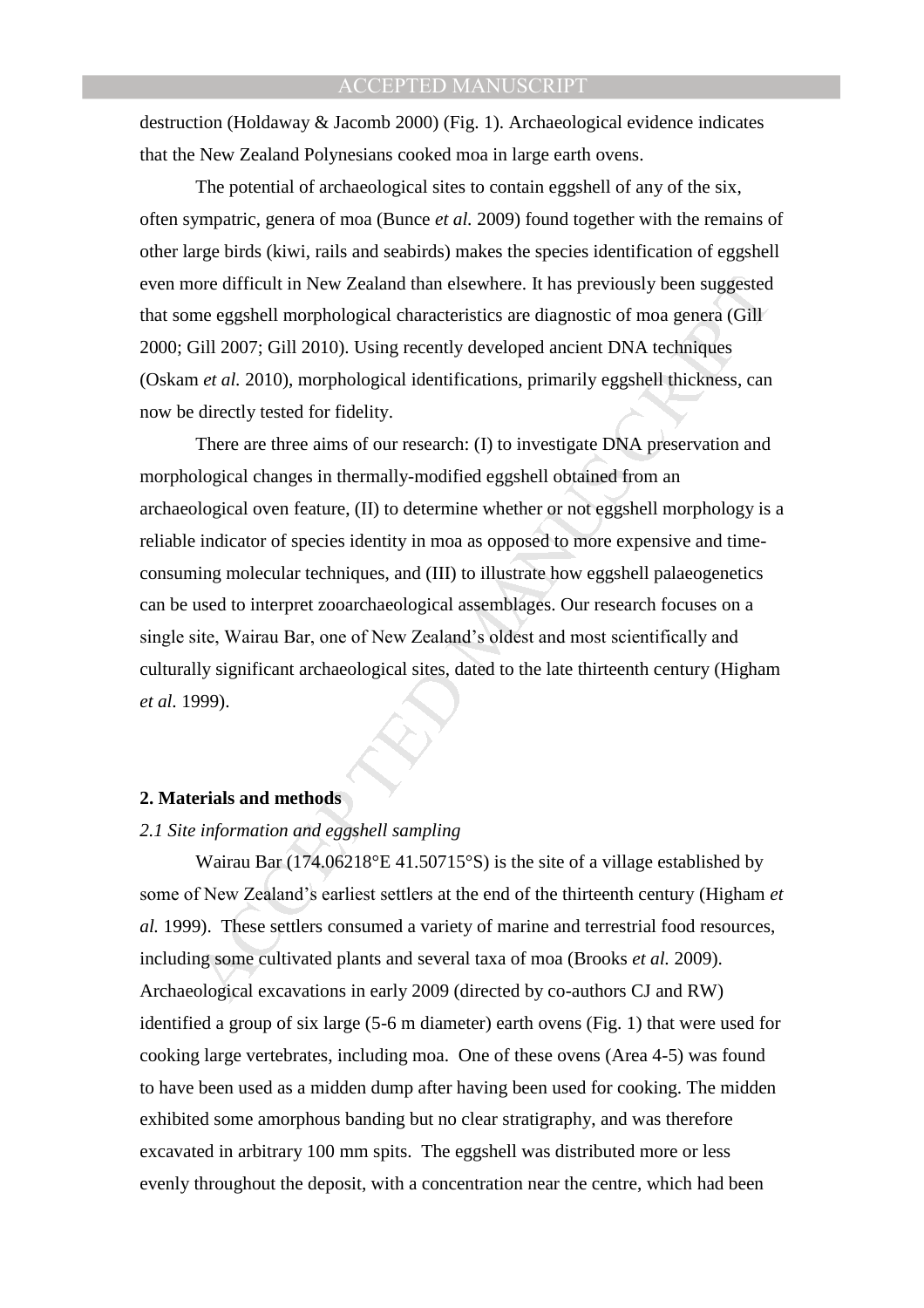subjected to extreme heating evidenced by charring and distortion of the eggshell fragments. More than 1135 fragments (356 g) of eggshell were recovered from the oven feature. Seventy-six of these fragments were selected for species identification using molecular methods. Fragments were selected based on their distribution (within four quadrants of each spit of a metre square column sample in order to provide a representative sample both horizontally and vertically), and the fragment size to allow sufficient material for DNA analysis, stable isotopic profiling and radiocarbon dating.

Seventy-one eggshell fragments were also selected from collections made at Hukanui Pool (39.2472°S 176.5344°E) and Hukanui #7a (39.2502°S 176.5337°E) sites (Holdaway & Beavan 1999). Both are natural sites in the east-to-central North Island, which were nesting shelters used by a different suite of moa taxa than those that were present near Wairau Bar. The Hukanui sites, because they are natural nesting sites and anthropogenic environmental stress post-dated their deposition, were chosen as further tests of the applicability of eggshell thickness as a feature for moa species identification.

## *2.2 Thickness and morphological analyses*

ntative sample both horizontally and vertically), and the fragment size to allow<br>ent material for DNA analysis, stable isotopic profiling and radiocarbon dating<br>Seventy-one eggshell fragments were also selected from collec Eggshell thickness was measured using digital Vernier callipers at various points across each eggshell fragment, as outlined previously (Gill 2007), to obtain a thickness profile for each fragment. Unlike bone, for which thermal modification in archaeological deposits have been studied extensively, both molecularly and morphologically (Shipman *et al.* 1984; Asmussen 2009; Ottoni *et al.* 2009), there has only been one preliminary investigation into thermal modifications of archaeological eggshells (Texier *et al.* 2010). Based on colour, appearance, and texture, we propose four categories of preservation/alteration of eggshell. We present eggshell images together with aDNA success rates as a way of visually assess the likelihood of aDNA survival in fossil eggshell from archaeological deposits.

#### *2.3 Molecular analyses of eggshell fragments*

Eggshell fragments were sampled, digested and extracted as described in Oskam *et al.* (2010, fig. S1), with the modifications outlined in the Supplementary Information. Following aDNA guidelines, all samples were prepared and DNA was extracted in a dedicated aDNA facility at Murdoch University, Perth, Western Australia. The sampling area and tools were thoroughly decontaminated between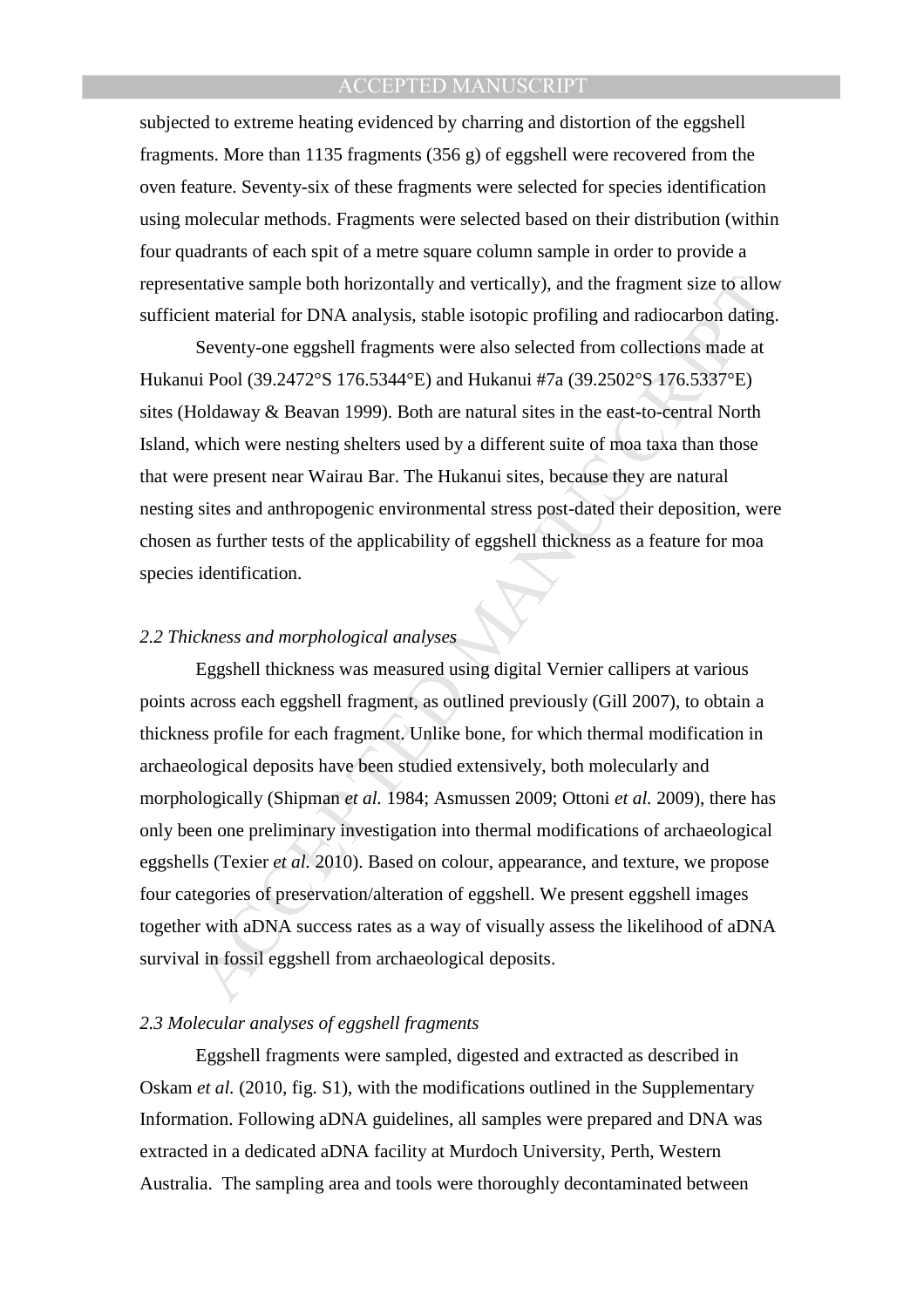processing each sample to prevent cross-sample contamination (Cooper & Poinar 2000; Allentoft *et al.* 2009). PCRs were conducted with multiple extraction controls and non-template controls throughout the study.

sequences were obtained using a quantitative PCR (qPCR) assay (Primers<br>F/441R) described in Oskam *et al.* (2010). Species assignment was conducted<br>paring eggshell mtDNA sequences with a large number of reference moa<br>ces ( To assist in discriminating between eggshell fragments from different moa individuals, two approaches were used. Firstly, mitochondrial DNA (mtDNA) control region sequences were obtained using a quantitative PCR (qPCR) assay (Primers CR262F/441R) described in Oskam *et al.* (2010). Species assignment was conducted by comparing eggshell mtDNA sequences with a large number of reference moa sequences (derived from fossil bone) available on GenBank. Sequences were aligned and analysed using Geneious 5.3.6 (Biomatters, New Zealand) and deposited on GenBank (accession numbers JF927651-JF927706). Haplotype assignment was based upon differences observed in the mtDNA sequence. Secondly, a single moa-specific microsatellite marker (Moa\_MS2) was amplified and genotyped according to methods presented in Allentoft *et al.* (2009). The excellent preservation of DNA in many of the eggshell allows nuclear DNA to be amplified as well – more specifically polymorphic microsatellite markers (Allentoft *et al.* 2009; Allentoft *et al.* 2011). The minimum number of individual eggs (MNIE) was therefore determined by assessing, in combination, the mitochondrial haplotype and Moa\_MS2 microsatellite genotype for each eggshell fragment. Both DNA damage and allelic dropout were taken into consideration when determining MNIE (Allentoft *et al.* 2011). Eggshell fragments with different mtDNA sequences cannot be from eggs laid by the same individual (cognisant of DNA damage effects). However, when identical mtDNA haplotypes were obtained from different samples, the allelic combination in a moa-specific microsatellite marker (Moa\_MS2) could be used to further discriminate between different individuals. Only when two individuals showed different mtDNA profiles and/or different Moa\_MS2 profiles were they accepted as remains from different individuals, relevant to estimate MNIE.

#### **3. Results and discussion**

#### *3.1 Assessing site distribution and quantity of eggshell*

Before this study, no comprehensive assessment of moa eggshell abundance in archaeological sites across New Zealand had been conducted. Figure 1 illustrates all palaeontological and archaeological sites containing moa material in New Zealand, known up to 2001. There is a clear tendency for sites of the moa-hunting period to be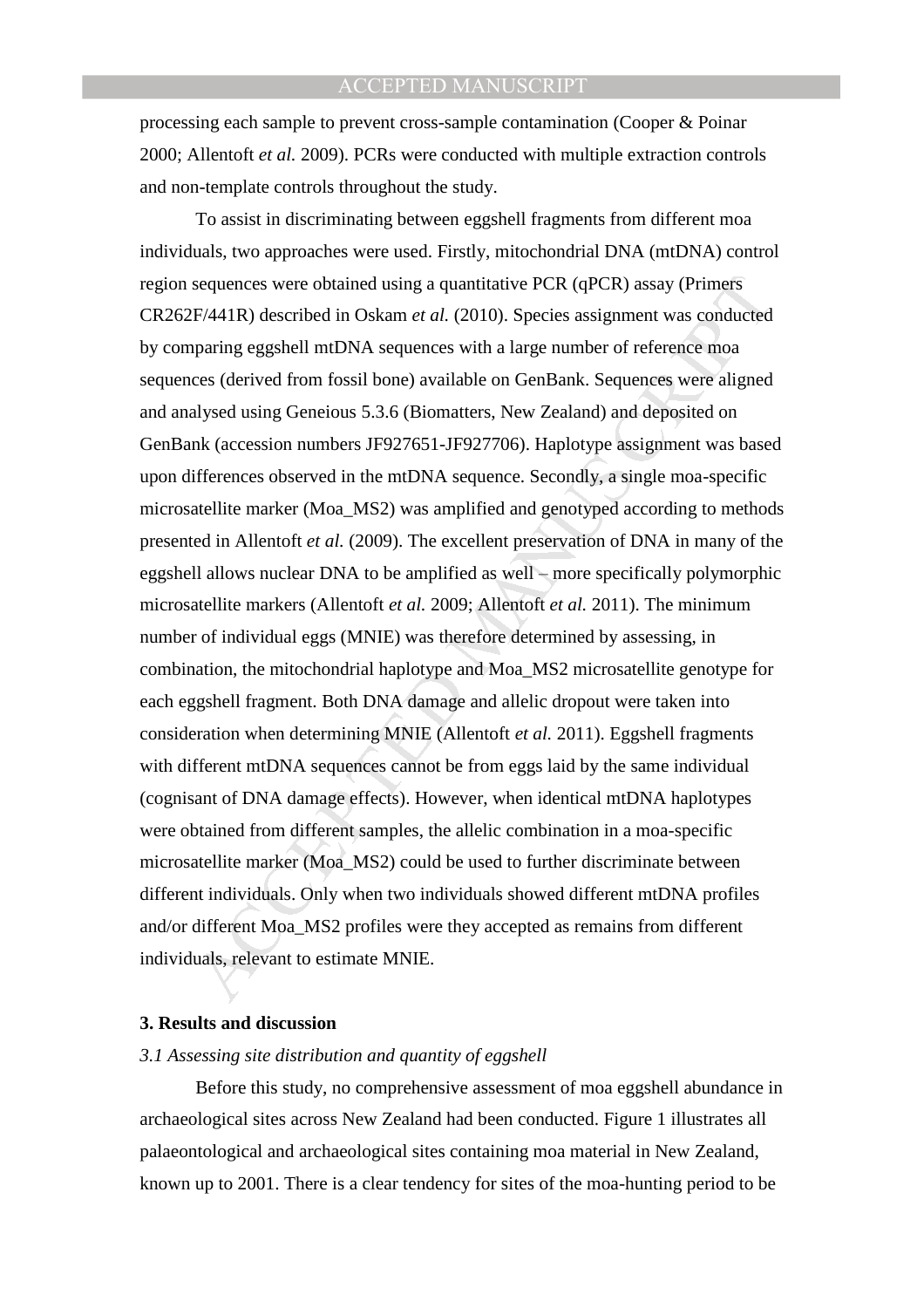coastal, but this does not reflect the actual distribution of the moa (Worthy & Holdaway 2002; Bunce *et al.* 2009). Most of New Zealand's Archaic period sites are within a few kilometres of the coast, where a range of non-moa resources, such as fish and shellfish, were available. The quantity of eggshell in New Zealand archaeological deposits has never been systematically recorded, but an indication of its abundance is evidenced by the fact that c. 3500 g of eggshell has been recovered from the Wairau Bar site alone.

#### *3.2 Morphology and ancient DNA preservation of archaeological eggshell.*

Some of the fossil eggshell fragments collected from the oven feature at Wairau Bar (Fig. 1) had clearly been altered by heat. Analysis of the thermal modification of eggshells may provide insights into how these large eggs were cooked and also provide a simple visual method to assess the likelihood of DNA recovery. We developed a four-point category based on morphological features, including decolouration and texture (Table 1).

eed by the fact that c. 3500 g of eggshell has been recovered from the Wairau alone.<br> *arphology and ancient DNA preservation of archaeological eggshell.*<br> *APHology and ancient DNA preservation of archaeological eggshell.* Thermally-modified eggshell fragments from Wairau Bar exhibited a continuum of discolouration that resulted from limited exposure to heat (minimal colour change, neutral white/pale yellow) to those exposed to much higher temperatures (up to 900°C see Shipman *et al.* 1984) which were more heavily discoloured (light brown to reddish/dark brown) and dark gray/black fragments of calcined eggshell (Table 1). The observed colour differences in eggshell were most likely the result of diagenesis of the organic constituents, accelerated by heating, as previously described in bone (Shipman *et al.* 1984; Asmussen 2009).

Our assessment revealed that eggshell fragments that have presumably had limited exposure to heat showed a shiny, marbled appearance and the mammillary and palisade layers were distinct (Table 1). In fragments exposed to progressively greater heat, the layers were less distinct, culminating in the coalescence of the crystals into a homogeneous structure. Eggshell fragments assigned to categories I and II retained their curvature, but some of those assigned to categories III and IV were flattened or warped by heat. These highly modified eggshells gave off an earthy, burnt ash odour during sample grinding.

Of 1135 eggshell fragments excavated from the feature, 23 percent showed clear signs of thermal damage or charring. This fraction of burnt eggshell corresponded to the recorded failure rate (26 percent) (Table 1: SI T1) for DNA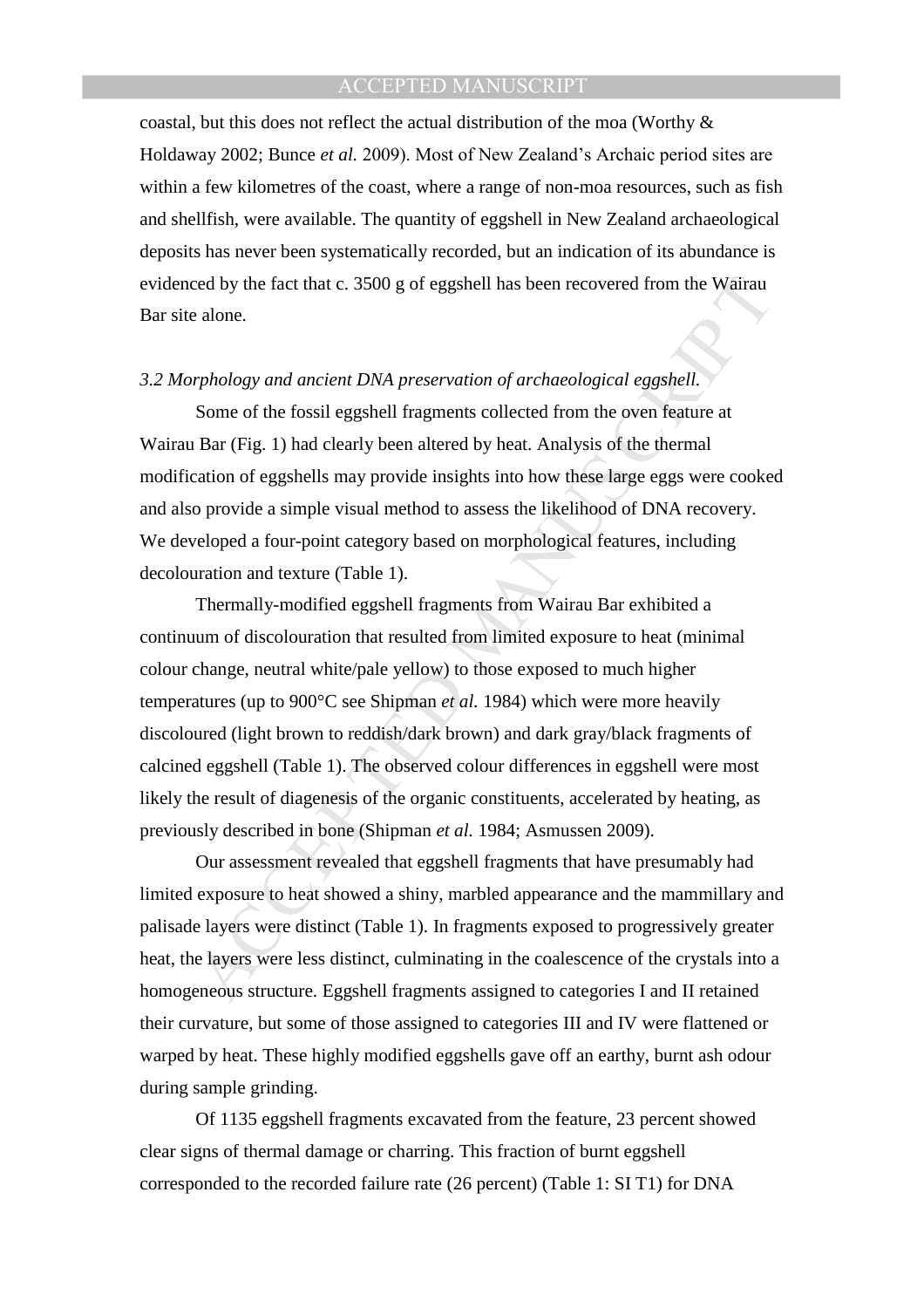amplification. Mitochondrial DNA amplification (~200 bp in length) was achieved only from eggshell that showed evidence of limited or no thermal modifications, i.e. categories I and II and a decrease in the Moa\_MS2 microsatellite amplification was also observed between these two categories. Ancient nuclear DNA was not amplified from eggshell fragments that were assigned to categories III and IV (Table 1), although relatively few were attempted because we determined at an early stage that these calcined eggshell fragments contained poorly preserved biomolecules. In contrast, samples of moa eggshell from the natural fossil sites yielded a 100 percent success rate (SI T2).

gh relatively few were attempted because we determined at an early stage that<br>alcined eggshell fragments contained poorly preserved biomolecules. In<br>a, samples of moa eggshell from the natural fossil sites yielded a 100 p A previous investigation of the preservation of aDNA in thermally modified bones demonstrated that authentic aDNA could be amplified successfully from bones exposed to temperatures of >140°C (Ottoni *et al.* 2009). However, theoretical depurination kinetics suggest that DNA does not survive in bones at temperatures heated to >170°C (Ottoni *et al.* 2009). Temperatures in hearth fires and open oven pits can exceed 400-900°C (Shipman *et al.* 1984), which is far beyond the limits of DNA preservation. We do not know for how long and at what temperatures the moa eggshell fragments from Wairau Bar were exposed. Although the eggshell thermal modification categories proposed here do not correlate exactly with the levels of DNA preservation estimated by the rates of successful recovery, they are useful indicators of the state of DNA preservation in eggshell and may also be in other archaeological contexts. Our results are consistent with findings by Ottoni *et al.* (2009) and Miller *et al.* (1999) in suggesting that heating is detrimental to preservation of biomolecules.

Very little is known about how, or indeed if, moa eggs were cooked. As New Zealand Polynesians lacked pottery, eggs may have been eaten raw, cooked in their shell or cooked outside their shell in combination with other ingredients. Analogies may be drawn from ethnographic records of the cooking of the eggs of other ratites, such as *Struthio* (ostrich), *Rhea* (rhea) and *Dromaius* (emu). Some Australian aboriginal tribes cooked emu eggs in hot ashes, placing them in a hole dug in the ground for the purpose (Bourne 1953). In Patagonia, rhea (*Rhea* spp.) eggs were cooked by puncturing one end, removing a little of the white, and setting the egg vertically on a slow fire (Moreno 1879).

Given the level of DNA preservation in the eggshell in the Wairau Bar oven, coupled with our ability to identify moa species genetically, the next step was to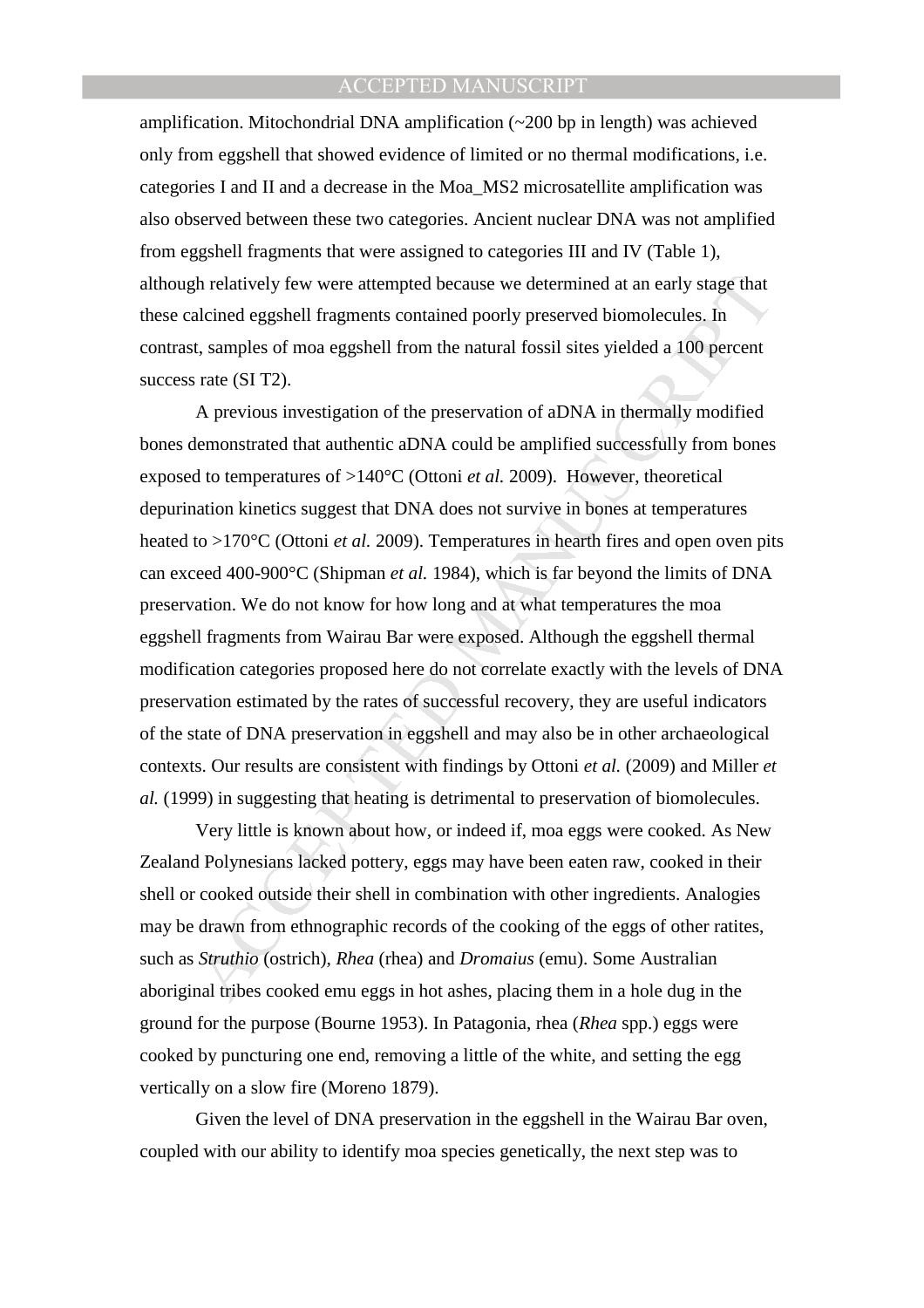determine if a morphological feature, thickness of the eggshell, was a reliable identification character as has been proposed (Gill 2000; Gill 2007; Gill 2010).

# *3.3 Species identification of avian eggshell fragments from an archaeological oven: morphological and genetic approaches*

We tested the accuracy of species assignments based on eggshell thickness by amplifying the mtDNA control region from eggshell fragments and compared the sequences to those available on GenBank. Fifty-six eggshell fragments from the Wairau Bar archaeological site and 71 fragments from the natural sites at Hukanui (Holdaway & Beavan 1999) were measured. This dataset contained a total of 127 genetically identified moa eggshell encompassing 5 of the 6 moa genera. We considered it was important to include eggshell from both archaeological and natural contexts when assessing thickness because anthropogenic environment change, (e.g. forest burning), could have altered moa diet and consequently egg morphology.

We tested the accuracy of species assignments based on eggshell thickness by<br>sing the mtDNA control region from eggshell fragments and compared the<br>ces to those available on GenBank. Fifty-six eggshell fragments from the<br> Our results showed that eggshell thickness varied significantly within, as well as between, genera, between and within species, and also within the same egg (Fig. 2). The natural Hukanui sites demonstrated that eggshell fragments from two moa genera, known to be represented there, could not be separated based on eggshell thickness. Although 50% of the eggshell thicknesses varied by 0.10-0.28 mm, thickness could vary by up to 0.80 mm within a genus, as seen in *Pachyornis* (Fig. 2). Our results mirror to some extent the observations of Huynen *et al.* (2010) with respect to eggshell thickness variation within and between species (Fig. S1). However, Huynen *et al.* (2010) propose that differences in the thickness of *Euryapteryx* eggshell likely represents new species - a claim that our data do not support. Moreover, re-examination of the Huynen *et al.* (2010) data shows overlap between the proposed *Euryapteryx* 'classes' (*Euryapteryx* Class I, 0.98-1.60 mm thick, cf. Class II taxon eggshell 0.74-1.11 mm thick where the 1.11 mm Class II measurement was omitted (Huynen *et al.* 2010). As an example of more profound thickness-differences, Tennyson *et al.* (2010) observed three classes of eggshell thickness associated with possible Archaic bird or moa from the Miocene; one 'thin' class <0.5 mm; and two 'thick' classes: 0.5-1.19 mm and >1.19mm. Our results however, illustrated that there is a continuum of thicknesses within each of the moa species, causing considerable inter-specific overlap. This variation in eggshell thickness could be a reflection of age differences among the female birds, the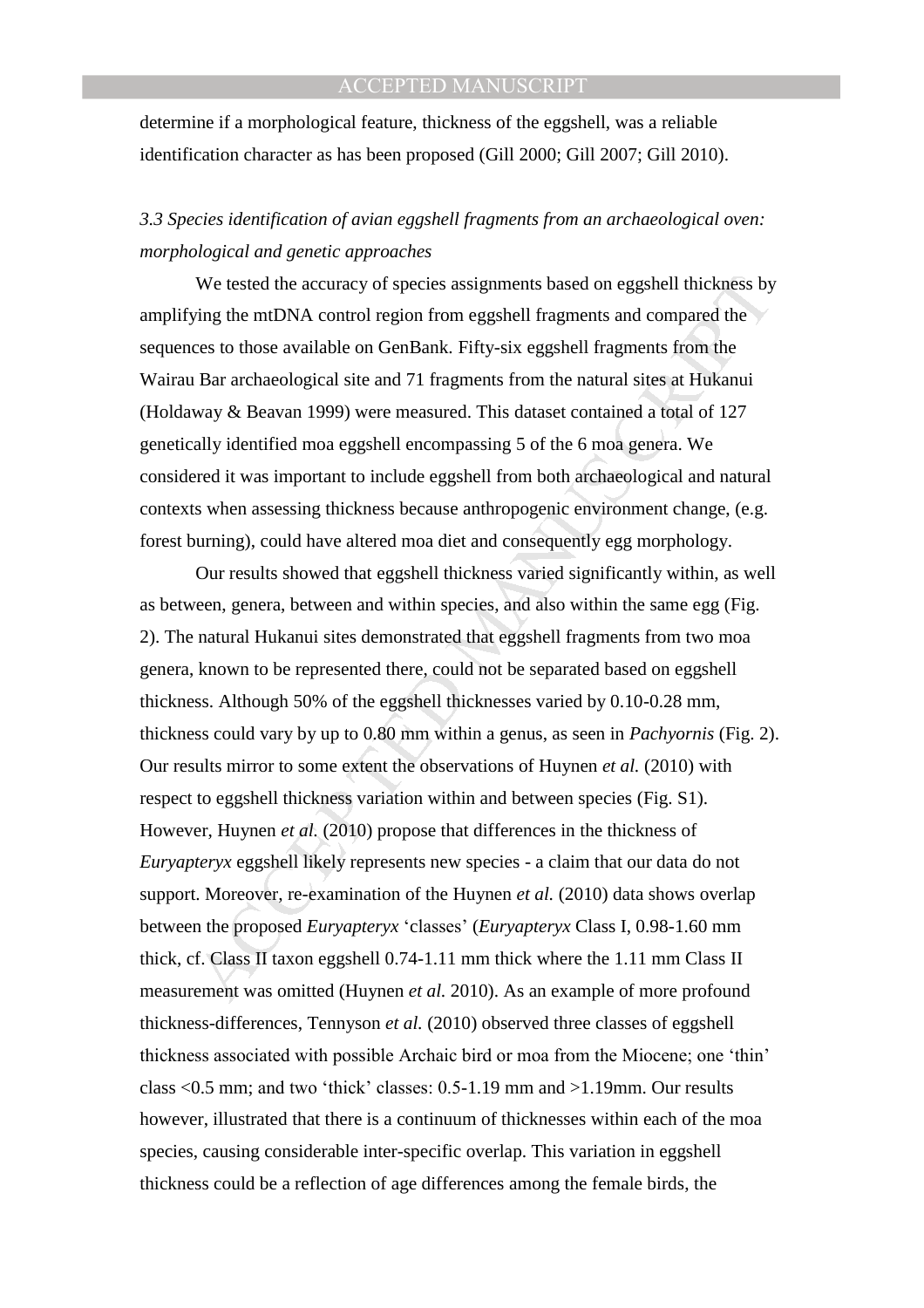environment in which the birds lived, stress-levels (Keepax 1981) and variation in a range of taphonomic variables.

Taken together, our data illustrate that eggshell thickness is not a reliable character on which to identify moa. Our data agree with Huynen *et al.*'s (2010) suggestion that *D. robustus* and *E. curtus* laid the thickest-shelled eggs of all South Island moa. However, a *Euryapteryx* eggshell fragment in the lower quartile range could equally be assigned to another genus on that criterion (Fig. 2). Importantly, we demonstrate that, because of the wide variation in thickness, meaningful insights into moa hunting practices require (see below) a robust method of species identifications, and mtDNA signatures are currently the only reliable approach.

# *3.4 Genetic profiling of eggshell from Wairau Bar; a New Zealand moa-hunting site.*

Of the 76 eggshell fragments subjected to aDNA analysis from this site, only 56 (74 percent) yielded amplifiable DNA. The samples that failed to yield DNA had been too degraded by heating (see Table 1). The mtDNA control region sequence data clearly shows that the eggs of three moa species (*E. curtus*; *E. crassus*; *D. robustus*) were represented within the single large oven excavated in 2009 at Wairau Bar (Fig. 3). Differences in mtDNA sequences, combined with microsatellite profiles, enabled us to identify the remains of at least 31 individual eggs in the Wairau Bar oven.

moa. However, a *Euryapteryx* eggshell fragment in the lower quartile range<br>qually be assigned to another genus on that criterion (Fig. 2). Importantly, we<br>strate that, because of the wide variation in thickness, meaningf The presence of at least 31 moa eggs in a single oven shows that they represented a significant part of the diet of the people at Wairau Bar. It indicates a significant exploitation of breeding moa (Scofield *et al.* 2003), which would have exacerbated the more damaging effects of predation on the adults (Holdaway & Jacomb 2000). Although the three species identified in this paper have been observed from earlier excavations at the site (Scofield *et al.* 2003), *Dinornis* has been observed more rarely. Its presence, however, is not surprising as this species inhabited the edges of the drier forests characteristic of the eastern South Island, as well as wet forests such as those immediately to the north, on the other side of the Wairau River from the site.

Eggshell fragments excavated from archaeological middens may often represent more than one egg and more than one species. However, without genetic analysis, the fragments cannot be reliably assigned to species, nor can the minimum number of individual eggs be quantified. This, in turn, influences the level of inference we can draw about human hunting pressure on the moa breeding population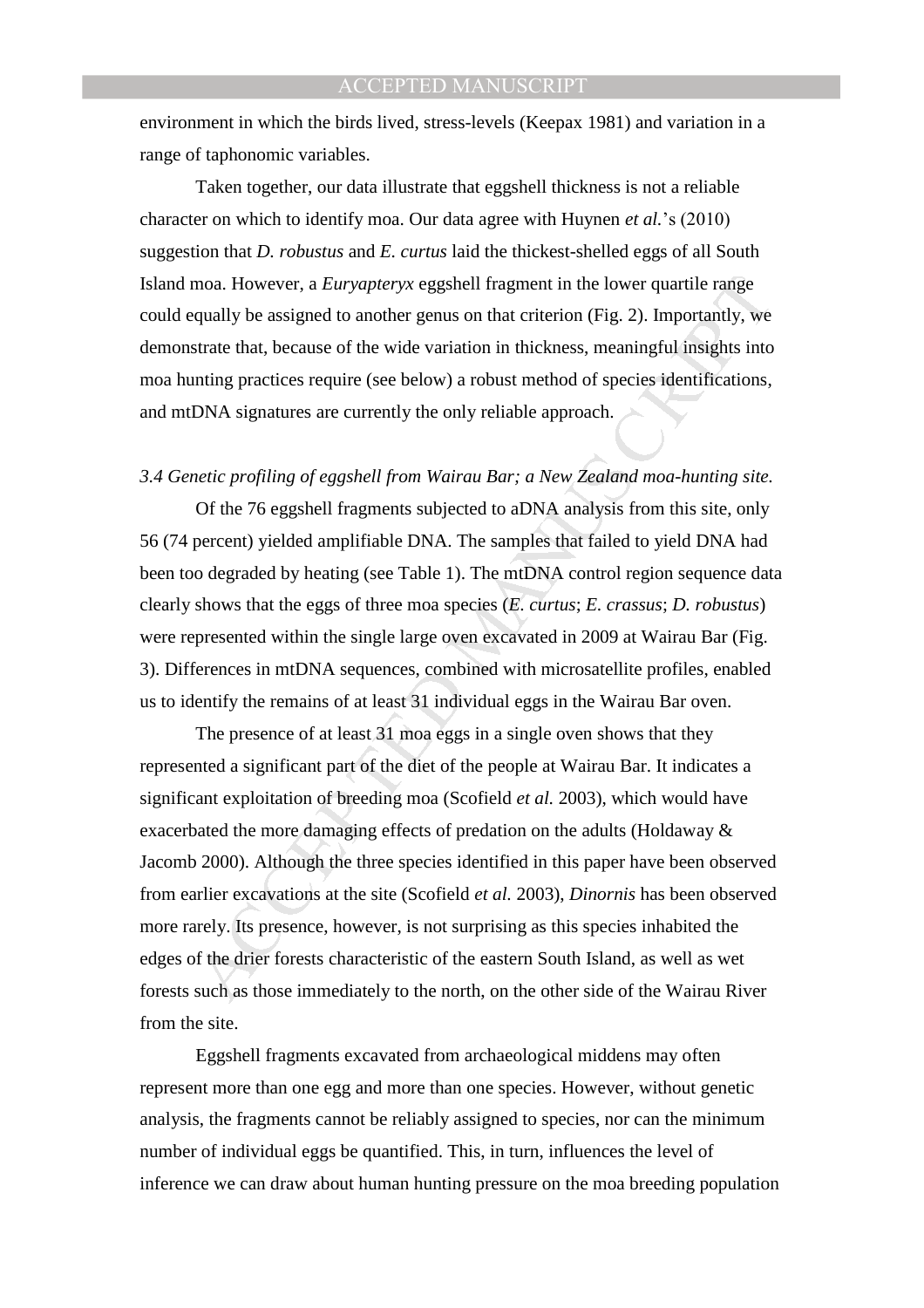and about foraging practices of prehistoric people. Genetic analysis of the fragments allows a more detailed reconstruction of their diet and hunting practices, and a better assessment of the impact they had on the area they occupied.

#### **4. Concluding remarks**

Here we have demonstrated the utility of aDNA for analysing collections of eggshell fragments from archaeological sites. Such eggshell have often been cooked or subjected to heat, so we developed a four-point category by which eggshell specimens with the potential for good aDNA preservation can be identified. The cooking, and particularly charring, of eggs dramatically affected the preservation of both mitochondrial and nuclear DNA in the eggshell fragments.

Here we have demonstrated the utility of aDNA for analysing collections of<br>If fragments from archaeological sites. Such eggshell have often been cooked<br>ected to heat, so we developed a four-point category by which eggshell Eggshell thickness is a poor discriminator for species assignment of shell fragments in moa; intra-specific variation is high, and we observed overlap in thickness of eggshell in five of the six recognised genera that were identified. Therefore the molecular techniques applied in this study can be used to significantly increase the level of information from zooarchaeological assemblages and collections of avian eggshell held in museum collections worldwide. Eggshell fragments can be assigned to individual eggs by the use of mtDNA and microsatellite profiling techniques. In addition to representing a valuable tool for quantification, such genetic profiling of eggshell fragments can be used as a screening tool to eliminate the risk of duplicating analyses on fragments of the same egg when selecting fragments for radiocarbon dating or stable isotopic analyses.

#### **Acknowledgements**

We would like to express sincere gratitude to Rangitane ki Wairau for their consent to analyse moa eggshells from Wairau Bar, and to Richard Bradley for his work on behalf of Rangitane ki Wairau. We also thank the following people and institutions: Institute of Geological and Nuclear Sciences (GNS), the Anatomy and Structural Biology Department, University of Otago (Fieke Neuman, photomicrography facility), Jayne Houston, Phillip Rose, Emma McLay, Helen Hunt, Frances Briggs, Jean Spinks and Frances Jacomb for assistance with laboratory work, and Canterbury Museum for permission to sample from its collections, Craige Wiggins and Tom Couper, for permission to excavate in the Hukanui sites, and to Deborah Turner, Reg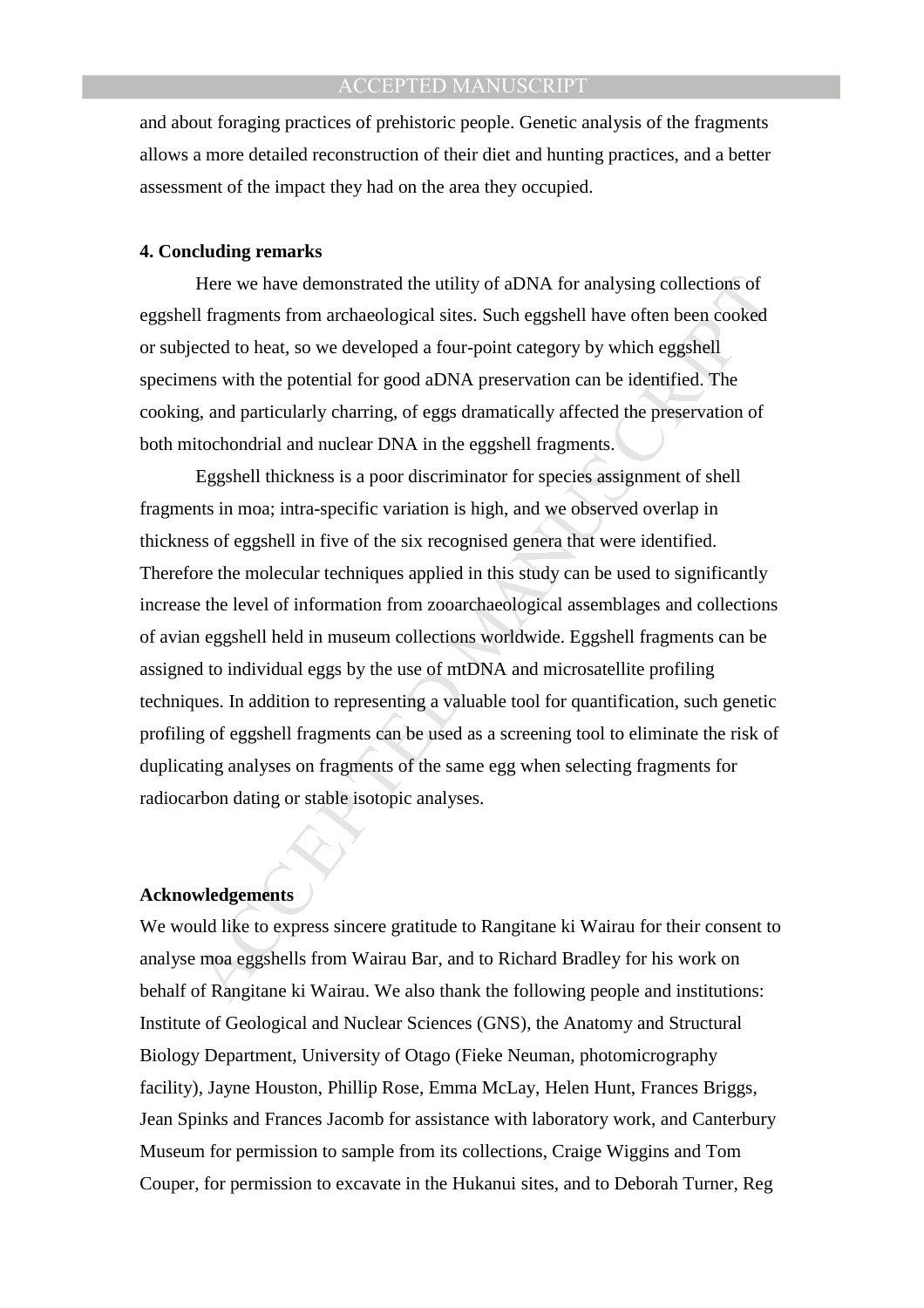Cotter, and Jeanette Winn for field support. Financial support was provided by the Australian Research Council (Contracts DP0771971 and FT0991741, to MB), The Marsden Fund of the Royal Society of New Zealand (Contracts 09-UOO-164, to CJ and 06-PAL-001-EEB, to RNH, Palaecol Research Ltd), the Public Good Science Fund of the New Zealand Foundation for Research, Science & Technology (Contract PLC501 to RNH for Hukanui excavations and analysis), the University of Otago, and Murdoch University.

#### **References**

- 1 to RNH for Hukanui excavations and analysis), the University of Otago, and<br>
th University.<br>
Reformation and analysis), Reformation Colombia Consider<br>
1. T., Spencer, P., Willerslev, E. & Bunce, M. 2009 Identification of<br> Allentoft, M., Schuster, S., Holdaway, R., Hale, M., McLay, E., Oskam, C., Gilbert, M. T., Spencer, P., Willerslev, E. & Bunce, M. 2009 Identification of microsatellites from an extinct moa species using high-throughput (454) sequence data. Biotechniques 46, 195-200. doi:10.2144/000113086
- Anderson, A. 1991 The chronology of colonization in New Zealand. Antiquity 65, 767–795.
- Anderson, A., Ritchie, N. & Higham, T. 2005 The chronology and interpretation of Italian Creek rockshelter, Central Otago. Archaeology in New Zealand 48, 242- 247.
- Asmussen, B. 2009 Intentional or incidental thermal modification? Analysing site occupation via burned bone. Journal of Archaeological Science 36, 528-536.
- Bourne, G. H. 1953 The Food of the Australian Aborigine. In Proceedings of the Nutritional Society, vol. 12, pp. 58-65: Cambridge University Press.
- Brooks, E., Jacomb, C. & Walter, R. 2009 Archaeological investigations at Wairau Bar. Archaeology in New Zealand 52, 259-269.
- Bunce, M., Worthy, T. H., Phillips, M. J., Holdaway, R. N., Willerslev, E., Haile, J., Shapiro, B., Scofield, R. P., Drummond, A., Kamp, P. J. & Cooper, A. 2009 The evolutionary history of the extinct ratite moa and New Zealand Neogene paleogeography. Proc Natl Acad Sci U S A. doi:0906660106 [pii] 10.1073/pnas.0906660106
- Clarke, S. J., Miller, G. H., Fogel, M. L., Chivas, A. R. & Murray-Wallace, C. V. 2006 The amino acid and stable isotope biogeochemistry of Elephant bird (Aepyornis) eggshells from southern Madagascar. Quaternary Science Review 25, 2343-56. doi:10.1016/j.quascirev.2006.02.001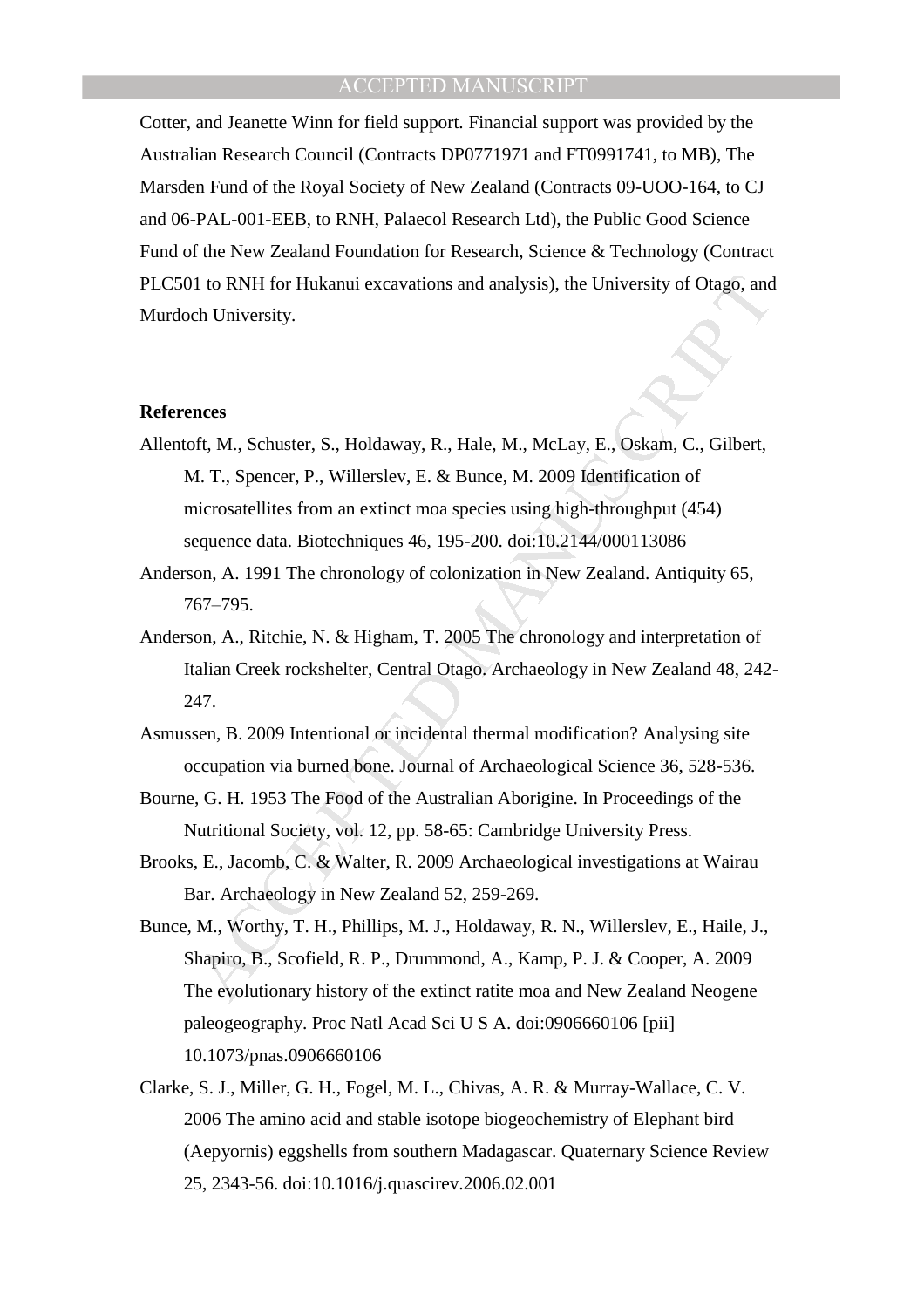- Clarke, S. J., Miller, G. H., Murray-Wallace, C. V., David, B. & Pasveer, J. M. 2007 The geochronology potential of isoleucine epimerisation in cassowary and megapode eggshells from archaeological sites. Journal of Archaeological Science 34, 1051-1063.
- Cooper, A. & Poinar, H. N. 2000 Ancient DNA: do it right or not at all. Science 289, 1139. doi:10.1126/science.289.5482.1139b
- Dell, R. K. & Falla, R. A. 1972 The Kaikoura moa egg. Dominion Museum Records in Ethnology 2, 97-104.
- Duff, R. S. 1950 The Moa-hunter period of Maori culture. In Canterbury Museum Bulletin No. 1. Christchurch: Canterbury Museum.
- Emslie, S. D. & Patterson, W. P. 2007 Abrupt recent shift in δ13C and δ15N values in Adelie penguin eggshell in Antarctica. Proc Natl Acad Sci U S A 104, 11666- 11669. doi:10.1073/pnas.0608477104
- Gill, B. J. 2000 Morphometrics of moa eggshell fragments (Aves: Dinornithiformes) from Late Holocene dune-sands of the Karikari Peninsula, New Zealand Journal of the Royal Society of New Zealand 30, 131-145.
- Gill, B. J. 2007 Eggshell characteristics of moa eggs (Aves: Dinornithiformes). Journal of the Royal Society of New Zealand 37, 139-150.
- 139. doi:10.1126/science.289.5482.1139b<br>
1.8. K. & Falla, R. A. 1972 The Kaikoura moa egg. Dominion Museum Records<br>
1.8. K. & Falla, R. A. 1972 The Kaikoura moa egg. Dominion Museum Records<br>
1.8. I 950 The Moa-hunter perio Gill, B. J. 2010 Regional comparisons of the thickness of moa eggshell fragments (Aves: Dinornithiformes). In Proceedings of the VII International Meeting of the Society of Avian Paleontology and Evolution, vol. 62 (ed. W. E. Boles & T. H. Worthy), pp. 115-122: Records of the Australian Museum.
- Higham, T. 1994 Radiocarbon dating New Zealand prehistory with moa eggshell: some preliminary results. Quaternary Science Review 13, 163-169.
- Higham, T., Anderson, A. & Jacomb, C. 1999 Dating the first New Zealanders: the chronology of Wairau Bar. Antiquity 73, 420-27.
- Holdaway, R. N. & Beavan, N. R. 1999 Reliable 14C AMS dates on bird and Rattus exulans bone gelatin, from a CaCO3-rich deposit. Journal of the Royal Society of New Zealand 29, 185-211.
- Holdaway, R. N. & Jacomb, C. 2000 Rapid extinction of the moas (Aves: Dinornithiformes): model, test, and implications. Science 287, 2250-4. doi:8377 [pii]
- Houghton, P. 1975 The People of Wairau Bar. Records of the Canterbury Museum 9, 231-46.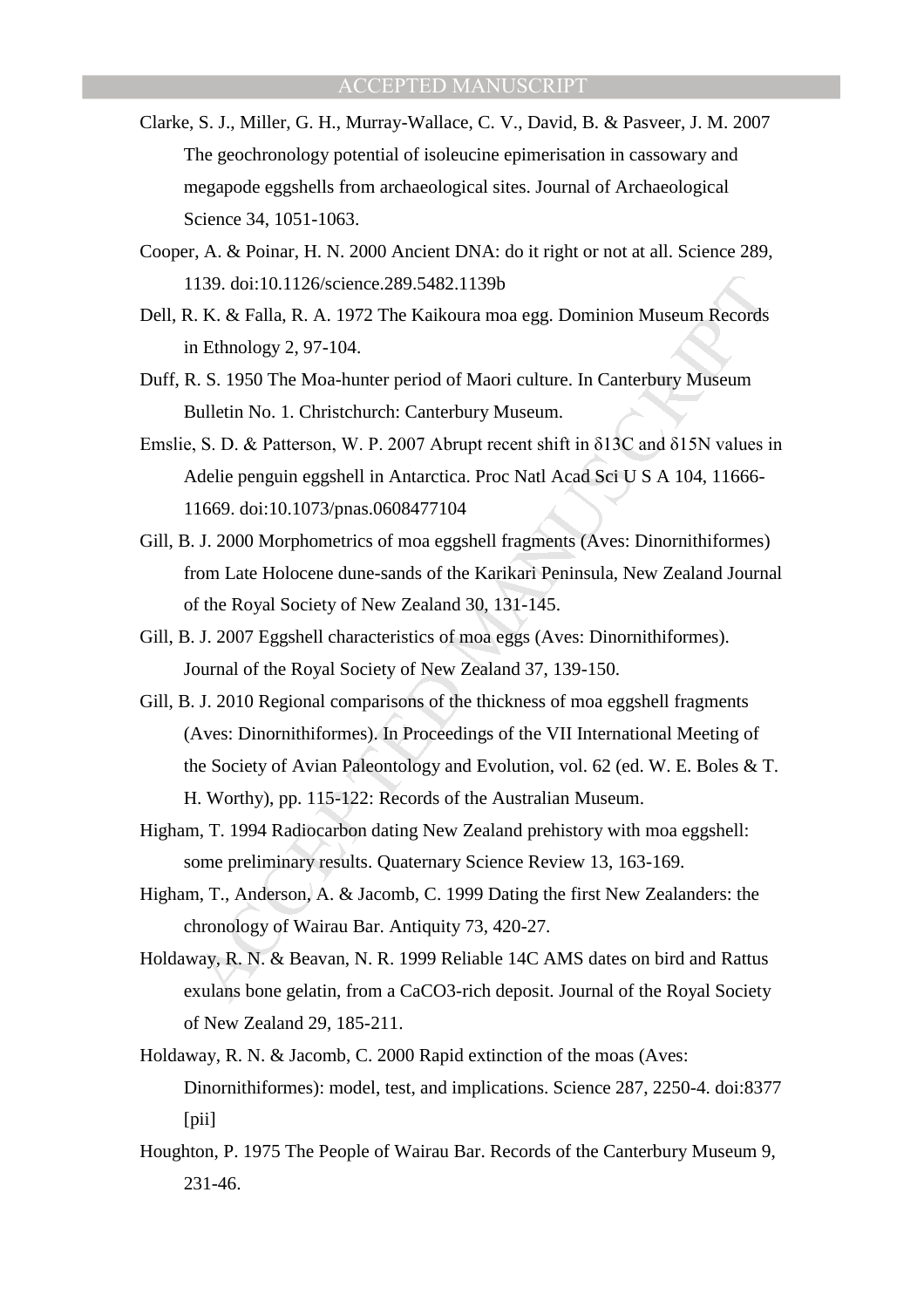- Huynen, L., Gill, B. J., Millar, C. D. & Lambert, D. M. 2010 Ancient DNA reveals extreme egg morphology and nesting behavior in New Zealand's extinct moa. Proc Natl Acad Sci U S A 107, 16201-6. doi:0914096107 [pii] 10.1073/pnas.0914096107
- Johnson, B. J. & Miller, G. H. 1997 Archaeological applications of amino acid racemization. Archaeometry 39, 265-287. doi:10.1111/j.1475- 4754.1997.tb00806.x
- acemization. Archaeometry 39, 265-287. doi:10.1111/j.1475-754.1997.tb00806.x<br>
7.54.1997.tb00806.x<br>
7.1. Niller, G. H., Fogel, M. L. & Beaumont, P. B. 1997 The determinatio<br>
f the late Quaternary paleoenvironments at Equus Johnson, B. J., Miller, G. H., Fogel, M. L. & Beaumont, P. B. 1997 The determination of the late Quaternary paleoenvironments at Equus Cave, South Africa, using stable isotopes and amino acid racemization in ostrich eggshell. Palaeogeography, Palaeoclimatology, Palaeoecology 136, 121-137. doi:10.1016/S0031-0182(97)00043-6
- Keepax, C. A. 1981 Avian egg-shell from archaeological sites. Journal of Archaeological Science 8, 315-335.
- Magee, J. W., Miller, G. H., Spooner, N. A., Questuaux, D. G., McCulloch, M. T. & Clark, P. A. 2008 Evaluating Quaternary dating methods: radiocarbon, U-series, luminescence and amino acid racemisation dates of a late Pleistocene emu egg. Quaternary Geochronology 4, 84-92. doi:10.1016/j.quageo.2008.10.001
- Miller, G. H., Beaumont, P. B., Deacon, H. J., Brooks, A. S., Hare, P. E. & Jull, A. J. T. 1999 Earliest modern humans in southern Africa dated by isoleucine epimerization in ostrich eggshell. Quaternary Science Review 18, 1537-1548.
- Miller, G. H., Beaumont, P. B., Jull, A. J. T. & Johnson, B. 1992 Pleistocene geochronology and palaeothermometry from protein diagenesis in ostrich eggshells: implications for the evolution of modern humans. Philos Trans R Soc Lond B Biol Sci 337, 149-157. doi:10.1098/rstb.1992.0092
- Miller, G. H., Fogel, M. L., Magee, J. W., Gagan, M. K., Clarke, S. J. & Johnson, B. J. 2005 Ecosystem collapse in Pleistocene Australia and a human role in megafauna extinction. Science 309, 287-90. doi:10.1126/science.1111288

Moreno, F. P. 1879 Viaje a la Patagonia Austral. Buenos Aires: El Elefante Blanco.

Oskam, C. L., Haile, J., McLay, E., Rigby, P., Allentoft, M. E., Olsen, M. E., Bengtsson, C., Miller, G. H., Schwenninger, J. L., Jacomb, C., Walter, R., Baynes, A., Dortch, J., Parker-Pearson, M., Gilbert, M. T., Holdaway, R. N., Willerslev, E. & Bunce, M. 2010 Fossil avian eggshell preserves ancient DNA. Proc Biol Sci 277, 1991-2000. doi:10.1098/rspb.2009.2019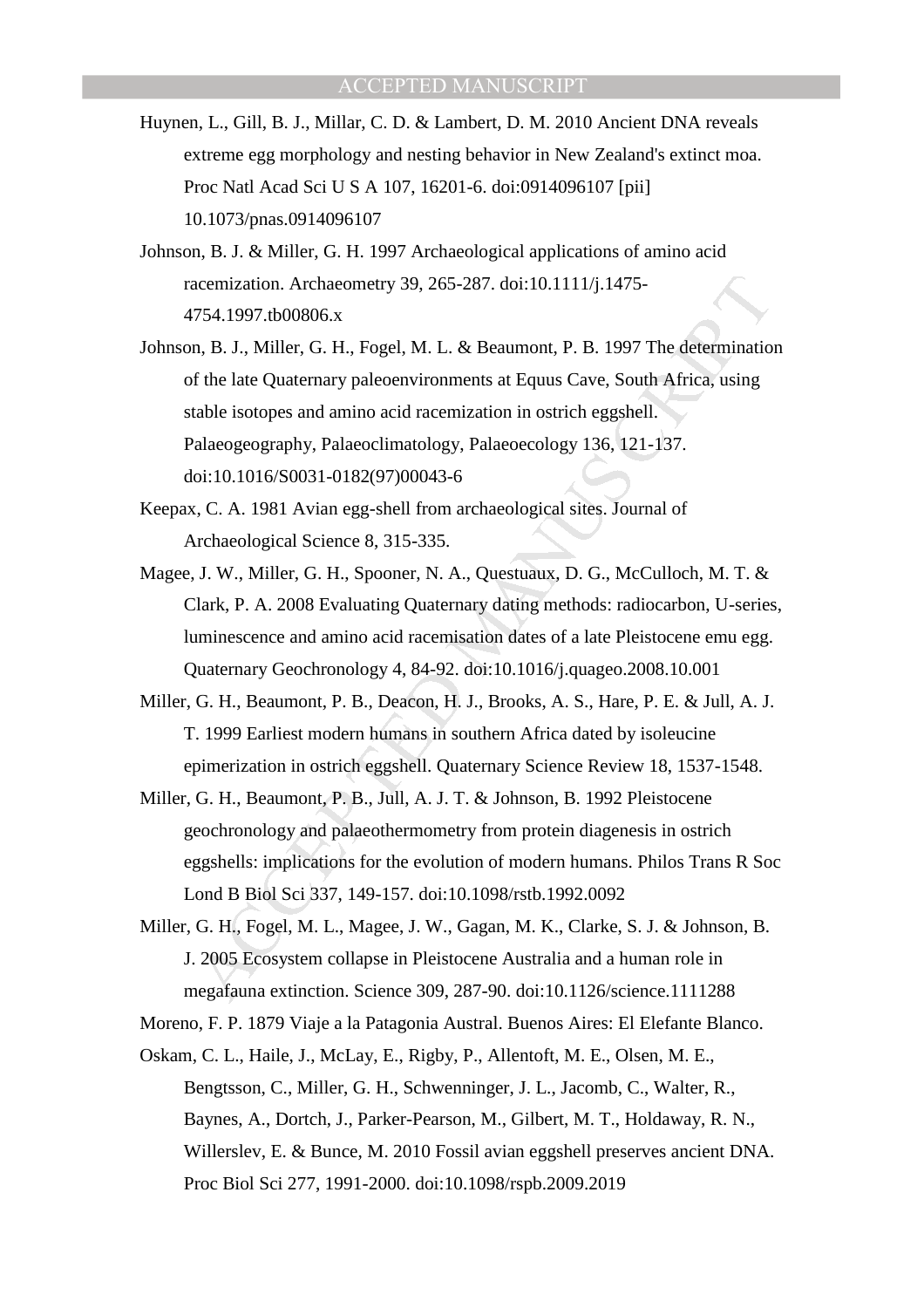- Ottoni, C., Koon, H. E., Collins, M. J., Penkman, K. E., Rickards, O. & Craig, O. E. 2009 Preservation of ancient DNA in thermally damaged archaeological bone. Naturwissenschaften 96, 267-78.
- Reynolds, S. J. 2010 Dietary calcium availability and reproduction in birds. Current Ornithology 17, 31-74.
- Sales, J., Poggenpoel, D. G. & Cilliers, S. C. 1996 Comparative physical and nutritive characteristics of ostrich eggs. World's Poultry Science Journal 52, 45-52.
- Scofield, P., Worthy, T. H. & Schlumpf, H. 2003 What birds were New Zealand's first people eating?—Wairau Bar's avian remains re-examined. Records of the Canterbury Museum 17, 17-35.
- Shipman, P., Foster, G. & Schoeninger, M. 1984 Burnt bones and teeth: an experimental study of color, morphology, crystal structure and shrinkage. Journal of Archaeological Science 11, 307-325. doi:10.1016/0305- 4403(84)90013-X
- Tennyson, A. J. D., Worthy, T. H., Jones, C. M., Scofield, R. P. & Hand, S. J. 2010 Moa's Ark: Miocene Fossils Reveal the Great Antiquity of Moa (Aves: Dinornithiformes) in Zealandia. Records of the Australian Museum 62, 105- 114.
- I., Poggenpoel, D. G. & Cilliers, S. C. 1996 Comparative physical and nutritive haracteristics of ostrich eggs. World's Poultry Science Journal 52, 45-52.<br>
4, P., Worthy, T. H. & Schlumpf, H. 2003 What birds were New Zcala Texier, P. J., Porraz, G., Parkington, J., Rigaud, J. P., Poggenpoel, C., Miller, C., Tribolo, C., Cartwright, C., Coudenneau, A., Klein, R., Steele, T. & Verna, C. 2010 A Howiesons Poort tradition of engraving ostrich eggshell containers dated to 60,000 years ago at Diepkloof Rock Shelter, South Africa. Proc Natl Acad Sci U S A 107, 6180-5. doi:10.1073/pnas.0913047107
- Worthy, T. H. & Holdaway, R. N. 2002 The lost world of the Moa Prehistoric life of New Zealand. Bloomington: Indiana University Press.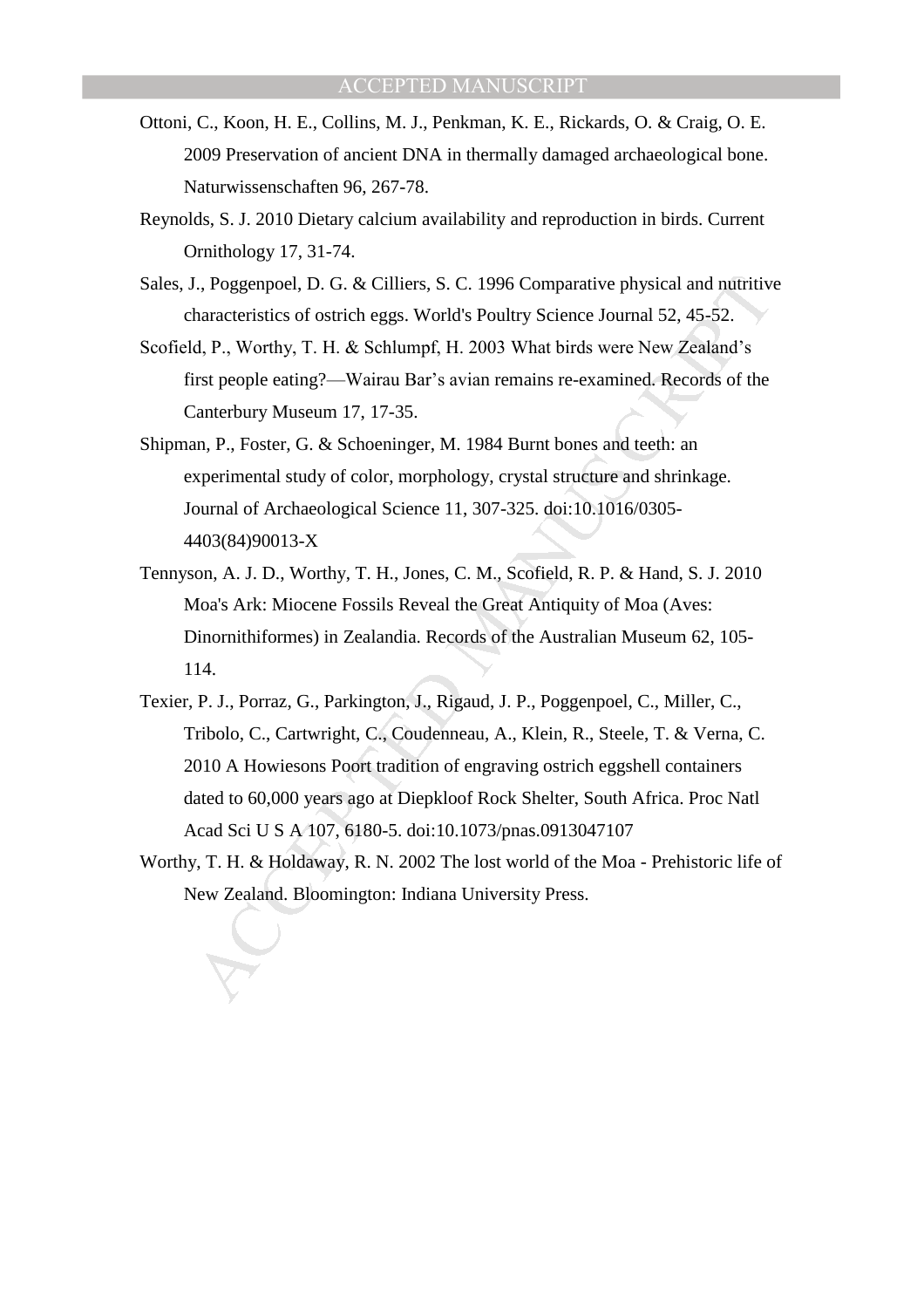# **Table**

Archaeological eggshell characteristics and mitochondrial and nuclear DNA amplification success rates from moa (Aves: Dinornithiformes) eggshells collected from an archaeological site in New Zealand, Wairau Bar.

| Archaeological eggshell characteristics |                                                 |                                                                                            |                     | N     | mtDNA       | nuDNA       |
|-----------------------------------------|-------------------------------------------------|--------------------------------------------------------------------------------------------|---------------------|-------|-------------|-------------|
| Category                                | Image                                           | Colour/Appearance                                                                          | Texture             |       |             |             |
| $\bf{r}$                                |                                                 | Neutral white-yellow<br>palisade, with<br>distinct white-grey<br>mammillary                | Marbled             | 51    | $96\% (49)$ | $60\% (29)$ |
| $_{\rm II}$                             |                                                 | Light brown<br>palisade, with<br>distinct light brown<br>mammillary                        | Powdery<br>crystals | 19    | $37\%$ (7)  | $14\%$ (1)  |
| Ш                                       |                                                 | Mid/dark reddish-<br>brown, mammillary<br>layer nearly<br>coalesced with<br>palisade layer | Chalky<br>crystals  | 5     | $0\%$       | na          |
| IV                                      | Control to a common service control of the com- | Dark grey/black, no Calcined<br>distinct layers,<br>crystals completely<br>coalesced       |                     | $2^*$ | $0\%$       | na          |
|                                         |                                                 |                                                                                            | Total               | 76    | 74\% (56)   | 39% (30)    |

Scale bar on image - 0.5mm \*Because of the gradual decline in success rate from category II to III eggshell, only 1 eggshell from category IV was analysed for the presence of DNA. Values in parenthesis are the total number of successful samples. Lower edge = mammillary layer. Images were taken on a dissecting microscope 4X objective lens using Moticam 1000 and images modified in Motic Images Plus 2.0.10.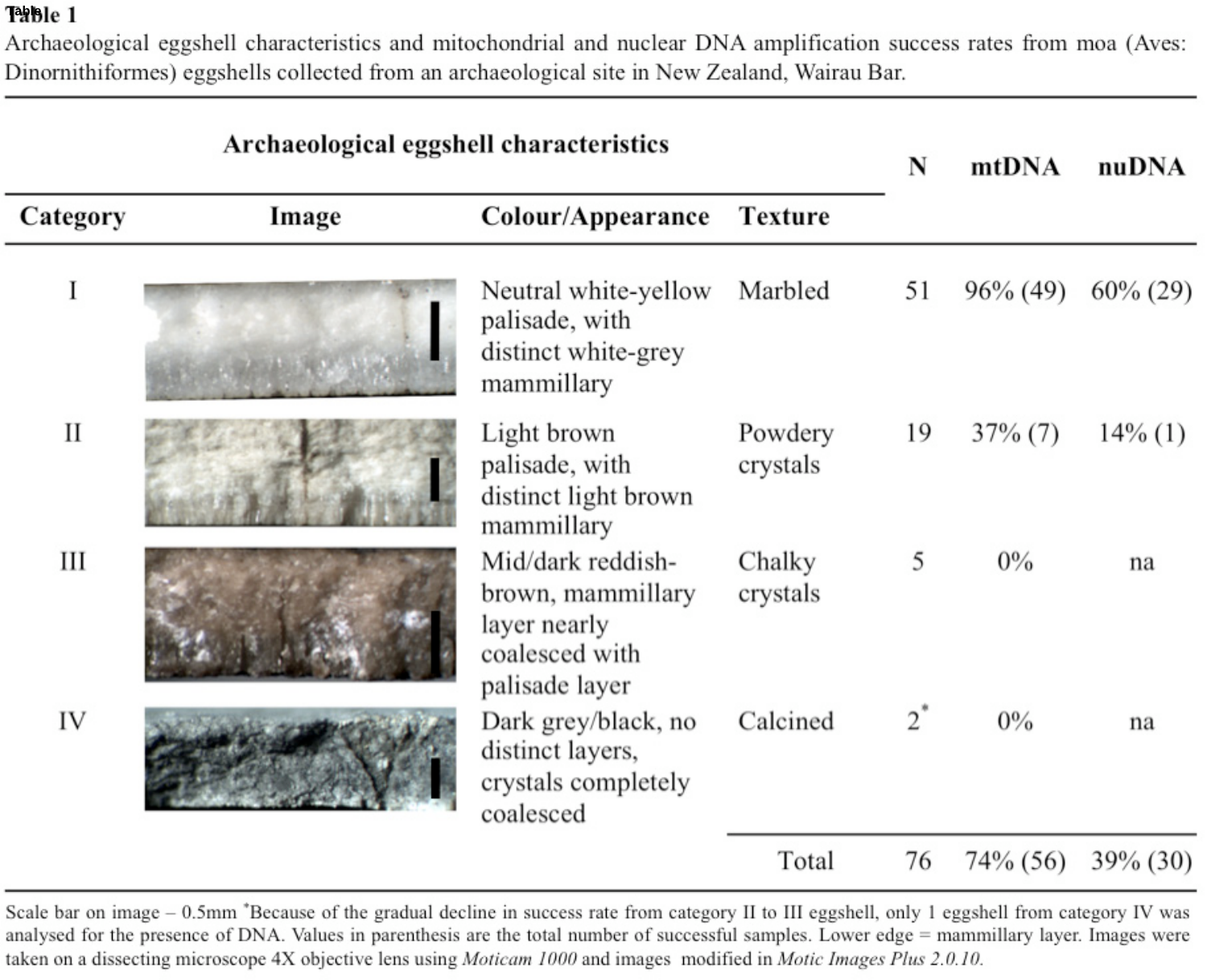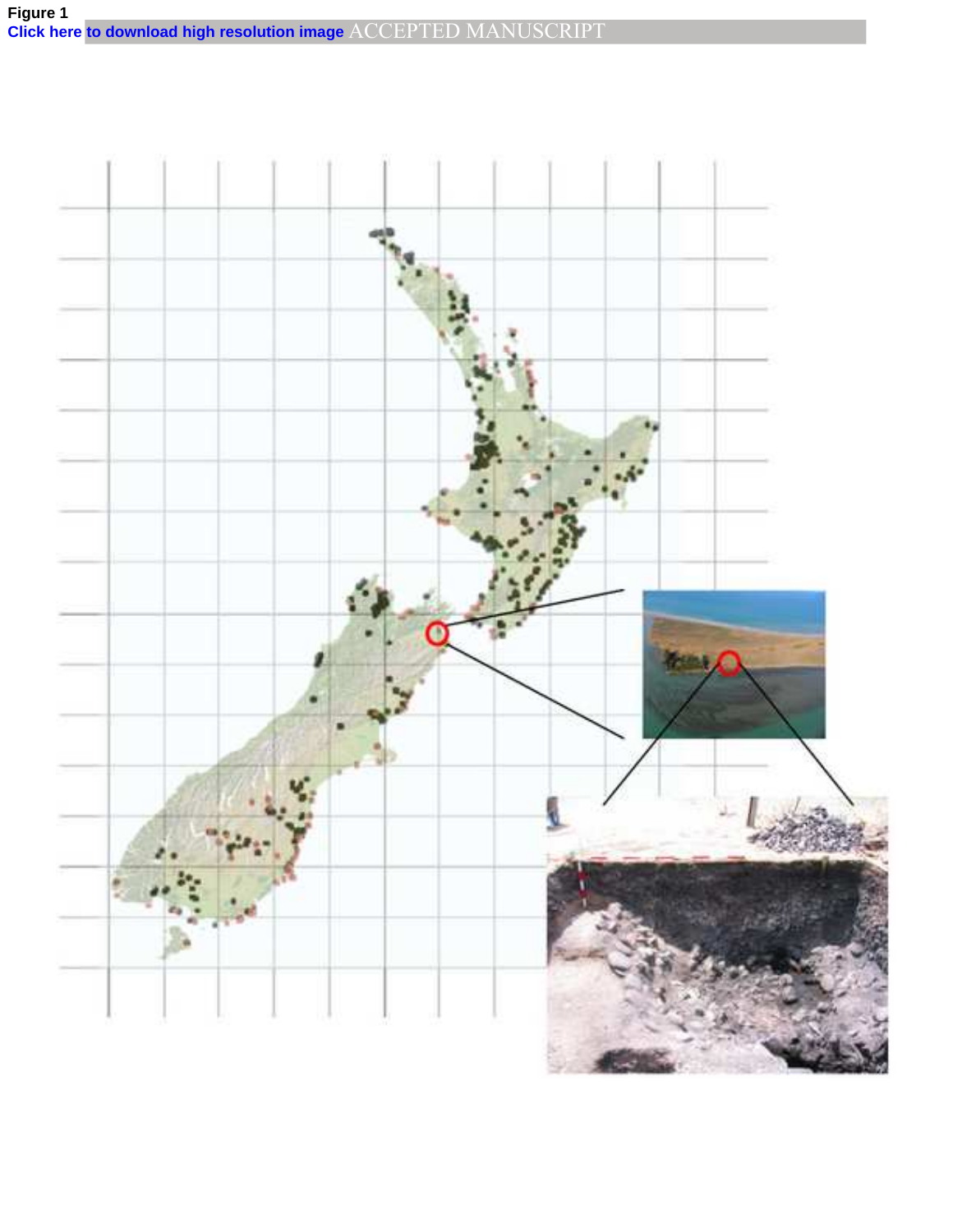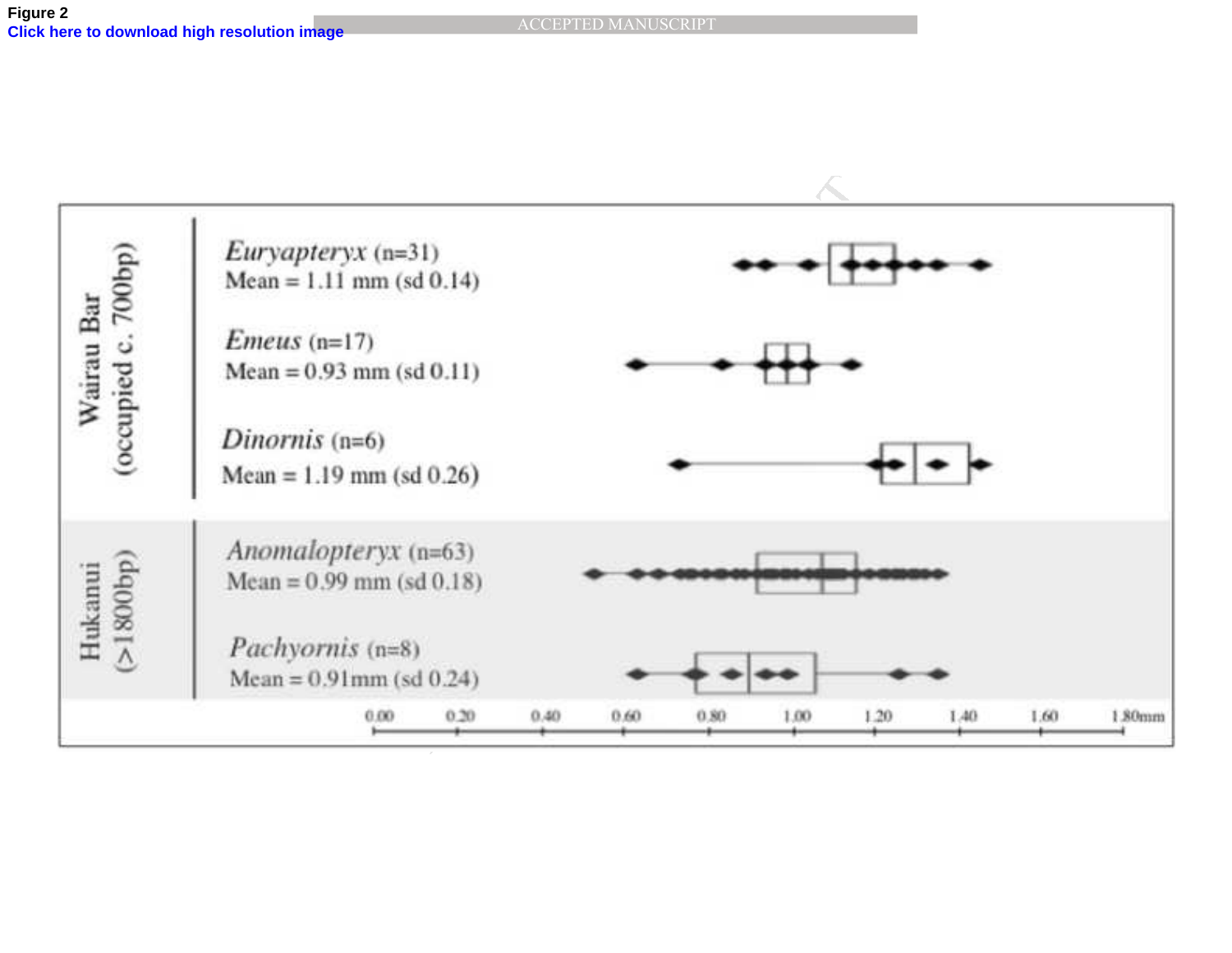